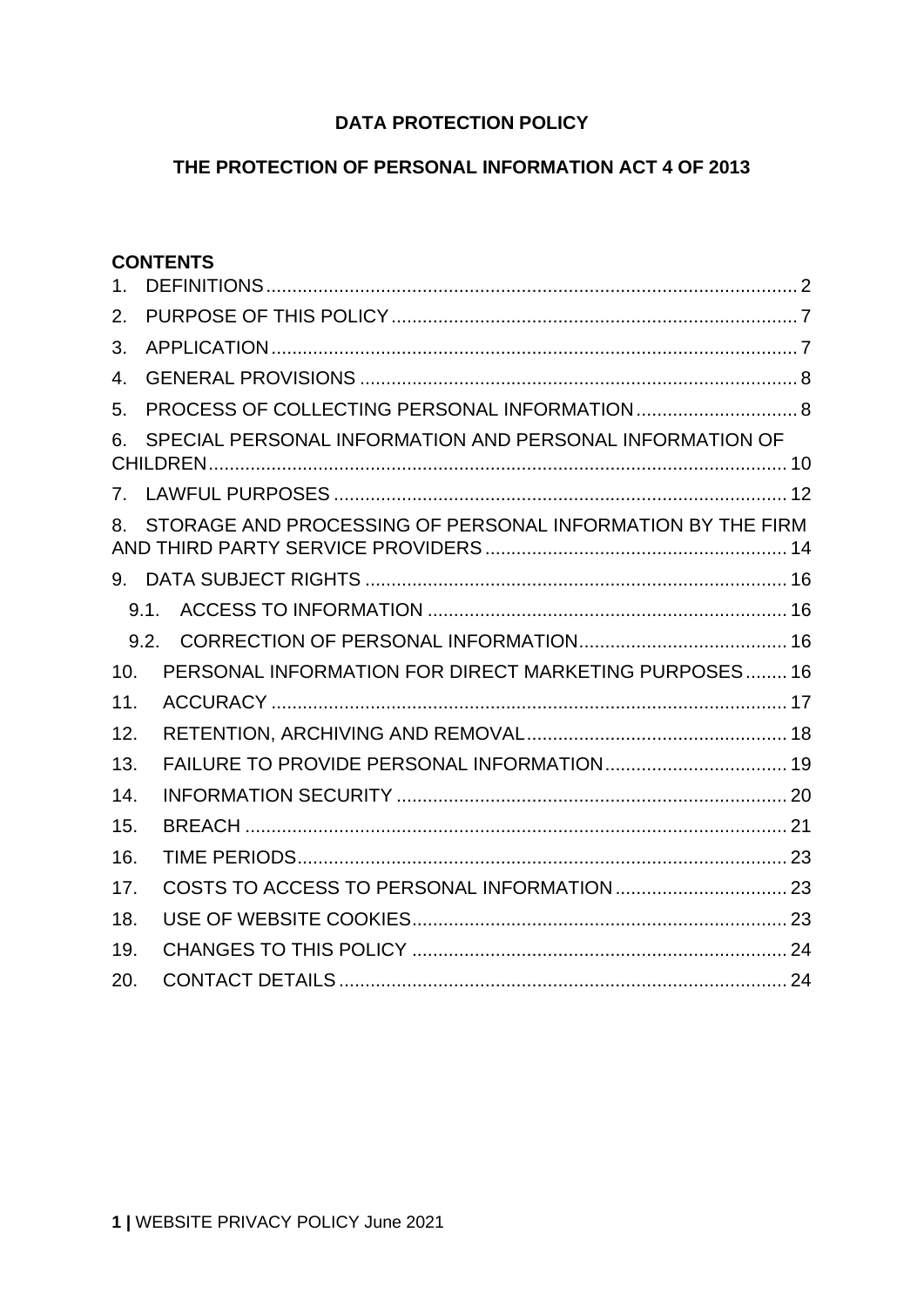# **1. DEFINITIONS**

In this Policy (as defined below): -

- 1.1. The following words and expressions used in this policy shall bear the meanings assigned to them and cognate words and expressions shall bear corresponding meanings hereunder unless the context shall clearly otherwise indicate: -
	- 1.1.1. **"child"**
		- 1.1.1.1. Where the child is in the Republic of South Africa, means any natural person under the age of 18 (eighteen) years; and
		- 1.1.1.2. Where the child is in the European Union, any natural person under the age of 16 (sixteen) years;
	- 1.1.2. **"competent person"** means any person who is legally competent to consent to any action or decision being taken in respect of any matter concerning a child;
	- 1.1.3. **"consent"** means any voluntary, specific, and informed expression of will in terms of which permission is given for the processing of personal information;
	- 1.1.4. "**data breach**" means a breach of security leading to the accidental or unlawful destruction, loss, alteration, unauthorised disclosure of, or access to, Personal Information under the control of or in the possession of the firm;
	- 1.1.5. **"data subject"** means the person to whom personal information relates;
	- 1.1.6. **"direct marketing"** means to approach the data subject, either in person or by mail or electronic communication, for the direct or indirect purpose of –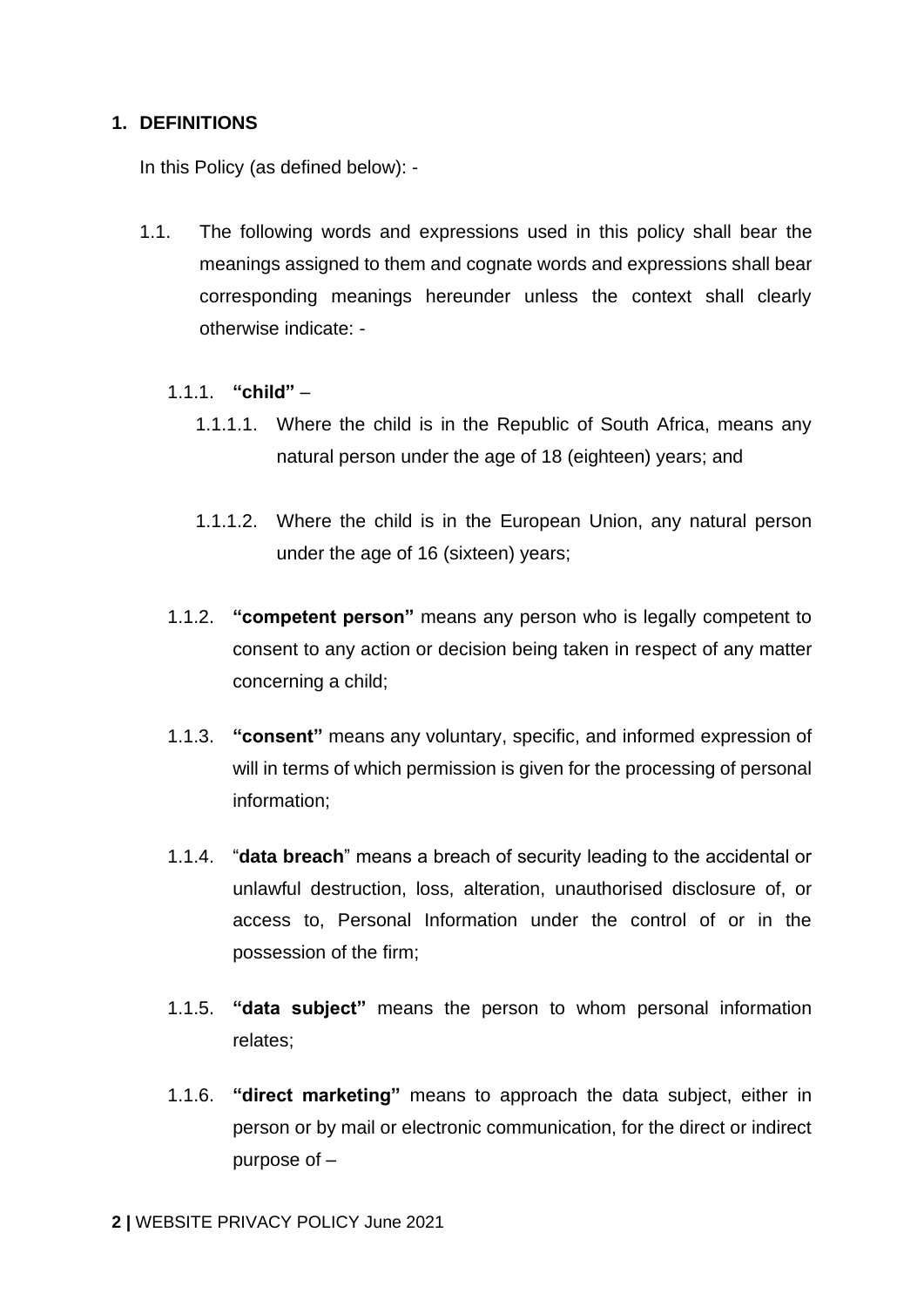- 1.1.6.1. promoting or offering to supply, in the ordinary course of business, any goods or services to the data subject; or
- 1.1.6.2. requesting the data subject to make donation of any kind for any reason;
- 1.1.7. "**electronic communication**" means any text, voice, sound, or image message sent over an electronic communications network which is stored in the network or in the recipient's terminal equipment until it is collected by the recipient;
- 1.1.8. "**employees**" means any employee of the firm;
- 1.1.9. "**firm**" means Matthews Enslin Incorporated, registration number 2021/453492/21, a professional company which renders legal services including legal advice and legal representation to individual clients, businesses, and organisations. The terms "we", "us", and "our" shall have a corresponding meaning;
- 1.1.10. "**GDPR**" means Regulation (EU) 2016/679 of the European Parliament and of the Council of 27 April 2016 on the protection of natural persons with regard to the processing of personal data and on the free movement of such data, and repealing Directive 95/46/EC (General Data Protection Regulation);
- 1.1.11. "**information officer**" of, or in relation to, a
	- 1.1.11.1. Public body means an information officer or deputy information officer as contemplated in section 1 or 17 of the Act; or
	- 1.1.11.2. Private body means the head of a private body as contemplated by section 1, of the Promotion of Access to Information Act;
- 1.1.12. **"operator"** means a person or entity who processes personal information for a responsible party in terms of a contract or mandate, without coming under the direct authority of that responsible party;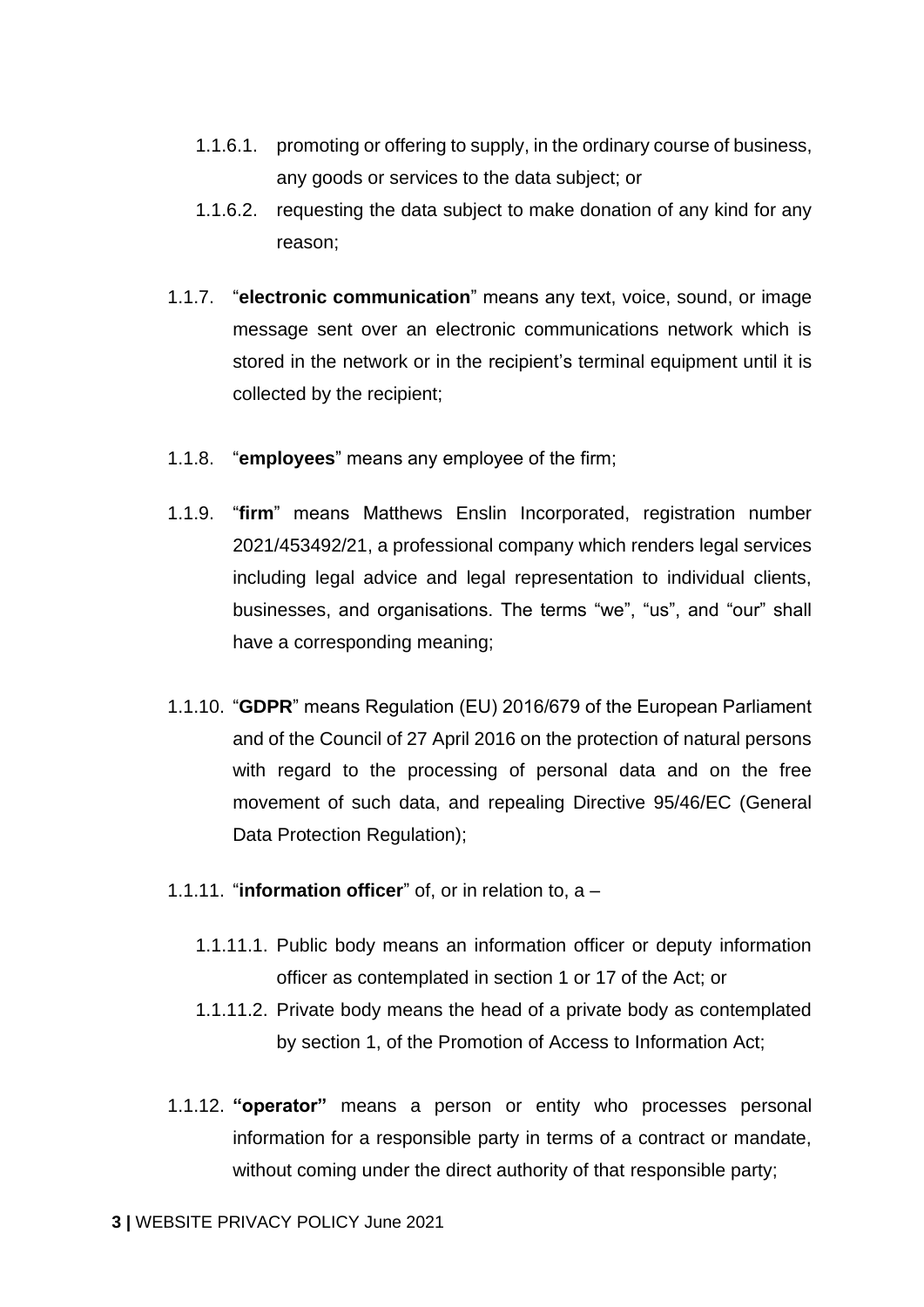- 1.1.13. **"person"** means a natural person or juristic person;
- 1.1.14. "**personal information**" means information relating to an identifiable, living, natural person, (for purposes of the GDPR, this is specifically limited to natural persons only), and where it is applicable, an identifiable, existing juristic person, including, but not limited to –
	- 1.1.14.1. information relating to the race, gender, sex, pregnancy, marital status, national, ethnic, or social origin, colour, sexual orientation, age, physical or mental health, well-being, disability, religion, conscience, belief, culture, language, and birth of the person;
	- 1.1.14.2. information relating to the education or the medical, financial, criminal or employment history of the person;
	- 1.1.14.3. any identifying number, symbol, e-mail address, physical address, telephone number, location information, online identifier, or other particular assignment to the person;
	- 1.1.14.4. the biometric information of the person;
	- 1.1.14.5. the personal opinions, views, or preferences of the person;
	- 1.1.14.6. correspondence sent by the person that is implicitly or explicitly of a private or confidential nature or further correspondence that would reveal the contents of the original correspondence;
	- 1.1.14.7. the views or opinions of another individual about the person; and
	- 1.1.14.8. the name of the person if it appears with other personal information relating to the person or if the disclosure of the name itself would reveal information about the person;
	- 1.1.14.9. Corporate structure, composition, and business operations (in circumstances where the data subject is a juristic person) irrespective of whether such information is in the public domain or not;

#### 1.1.15. **"private body"** means –

1.1.15.1. A natural person who carries or has carried on any trade, business, or profession, but only in such capacity;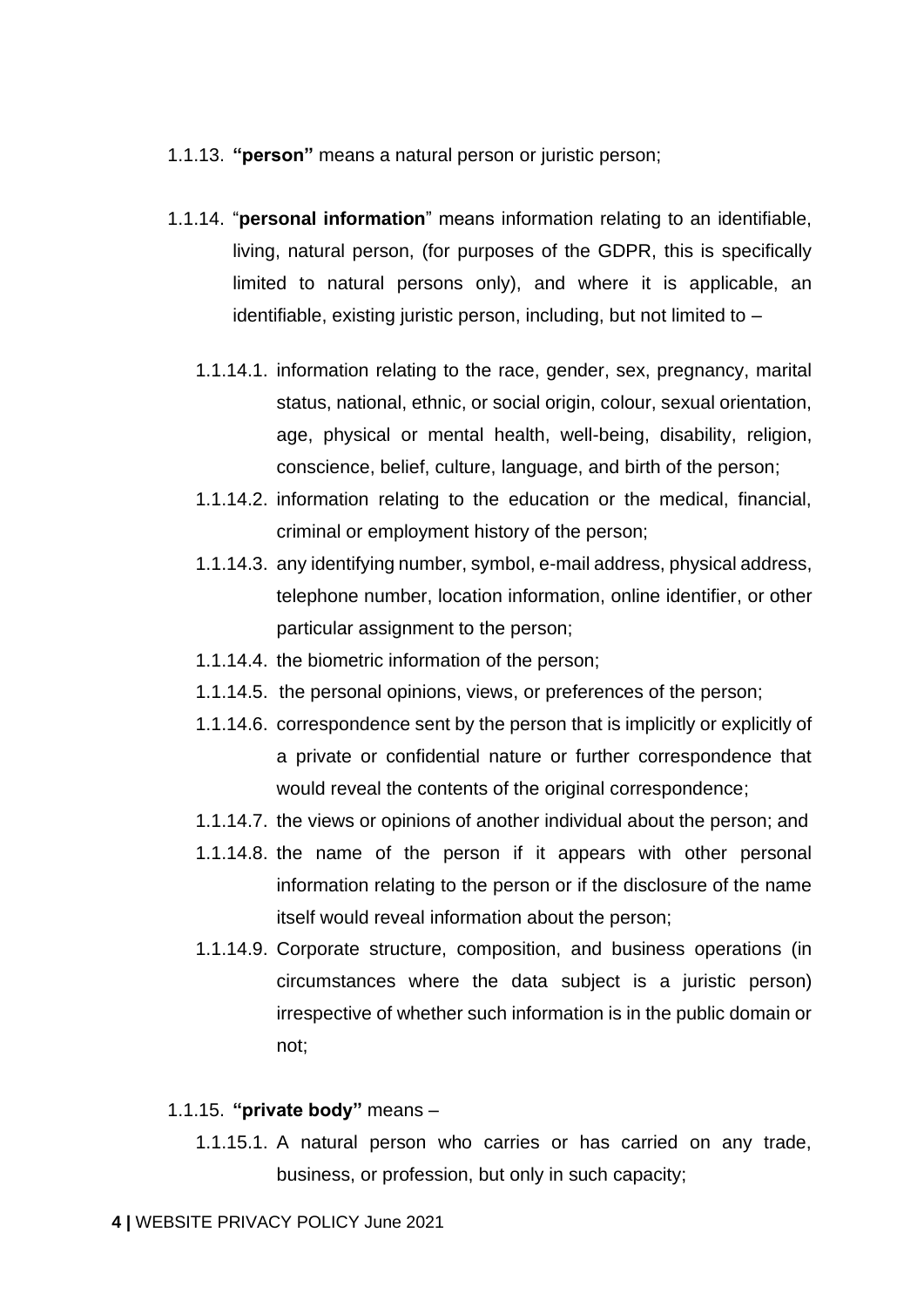- 1.1.15.2. A partnership which carries or has carried on any trade, business, or professions; or
- 1.1.15.3. Any former or existing juristic person, but excludes a public body;
- 1.1.16. **"Policy"** means this Privacy Policy;
- 1.1.17. **"POPI"** means the Protection of Personal Information Act 4 of 2013;
- 1.1.18. **"processing"** means any operation or activity or any set of operations, whether or not by automatic means, concerning personal information, including –
	- 1.1.18.1. The collection, receipt, recording, organisation, collation, storage, updating or modification, retrieval, alteration, consultation, or use;
	- 1.1.18.2. Dissemination by means of transmission, distribution, or making available in any other form; or
	- 1.1.18.3. Merging, linking, as well as restriction, degradation, erasure, or destruction of information;
- 1.1.19. **"Promotion of Access to Information Act"** means the Promotion of Access to Information Act 2 of 2000;
- 1.1.20. **"public record"** means a record that is accessible in the public domain, and which is in the possession of or under the control of a public body, whether or not it was created by that public body;
- 1.1.21. **"record"** means any recorded information
	- 1.1.21.1. regardless of form or medium, including any of the following:
		- 1.1.21.1.1. writing on any material;
		- 1.1.21.1.2. information produced, recorded, or stored by means of any tape-recorder, computer equipment, whether hardware or software or both, or other device, and any material subsequently derived from information so produced, recorded, or stored;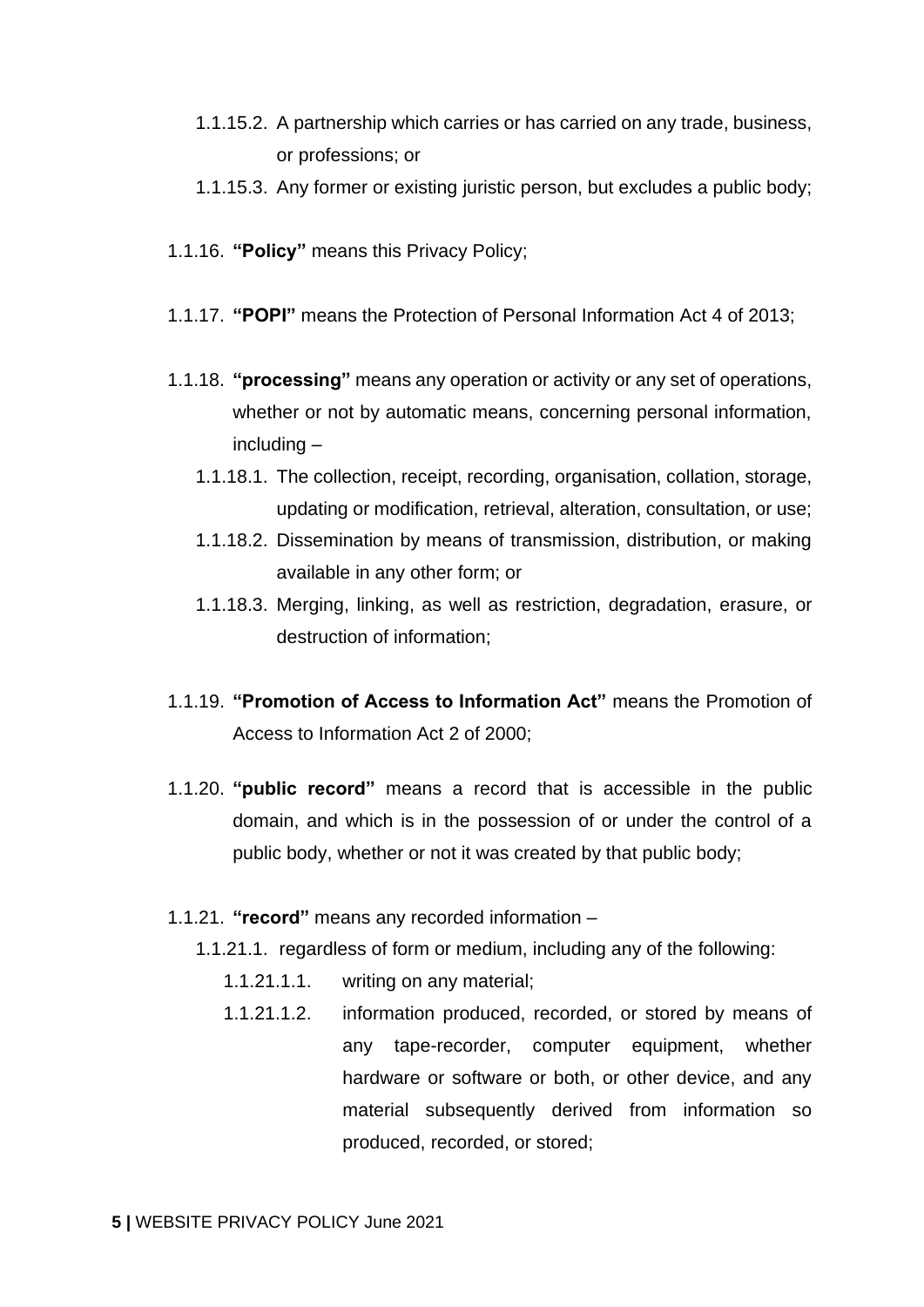- 1.1.21.1.3. label, marking or other writing that identifies or describes anything of which it forms part, or to which it is attached by any means;
- 1.1.21.1.4. book, map, plan, graph, or drawing;
- 1.1.21.1.5. photograph, film, negative, tape or other device in which one or more visual images are embodied so as to be capable, with or without the aid of some other equipment, of being reproduced;
- 1.1.21.2. in the possession or under the control of the responsible party;
- 1.1.21.3. whether or not it was created by the responsible party; and
- 1.1.21.4. regardless of when it came into existence;
- 1.1.22. "**regulator**" means either (i) the South African Information Regulator established in terms of POPIA; or (ii) the relevant supervisory authority under the GDPR;
- 1.1.23. **"responsible party"** means a public or private body or any other person which, alone or in conjunction with others, determines the purpose of and means for processing personal information;
- 1.1.24. **"restriction"** means to withhold from circulation, use, or publication any personal information that forms part of a filing system, but not to delete or destroy such information;
- 1.1.25. **"special personal information"** means personal information concerning a data subject's religious or philosophical beliefs, race or ethnic origin, trade union membership, political opinions, health, sexual life, sexual orientation, genetic information, biometric information, or criminal behaviour;
- 1.1.26. "**third party**" means any independent contractor, agent, consultant, sub-contractor, or other representative of the firm;
- 1.1.27. **"this Act"** includes any regulation or code of conduct made under this Act;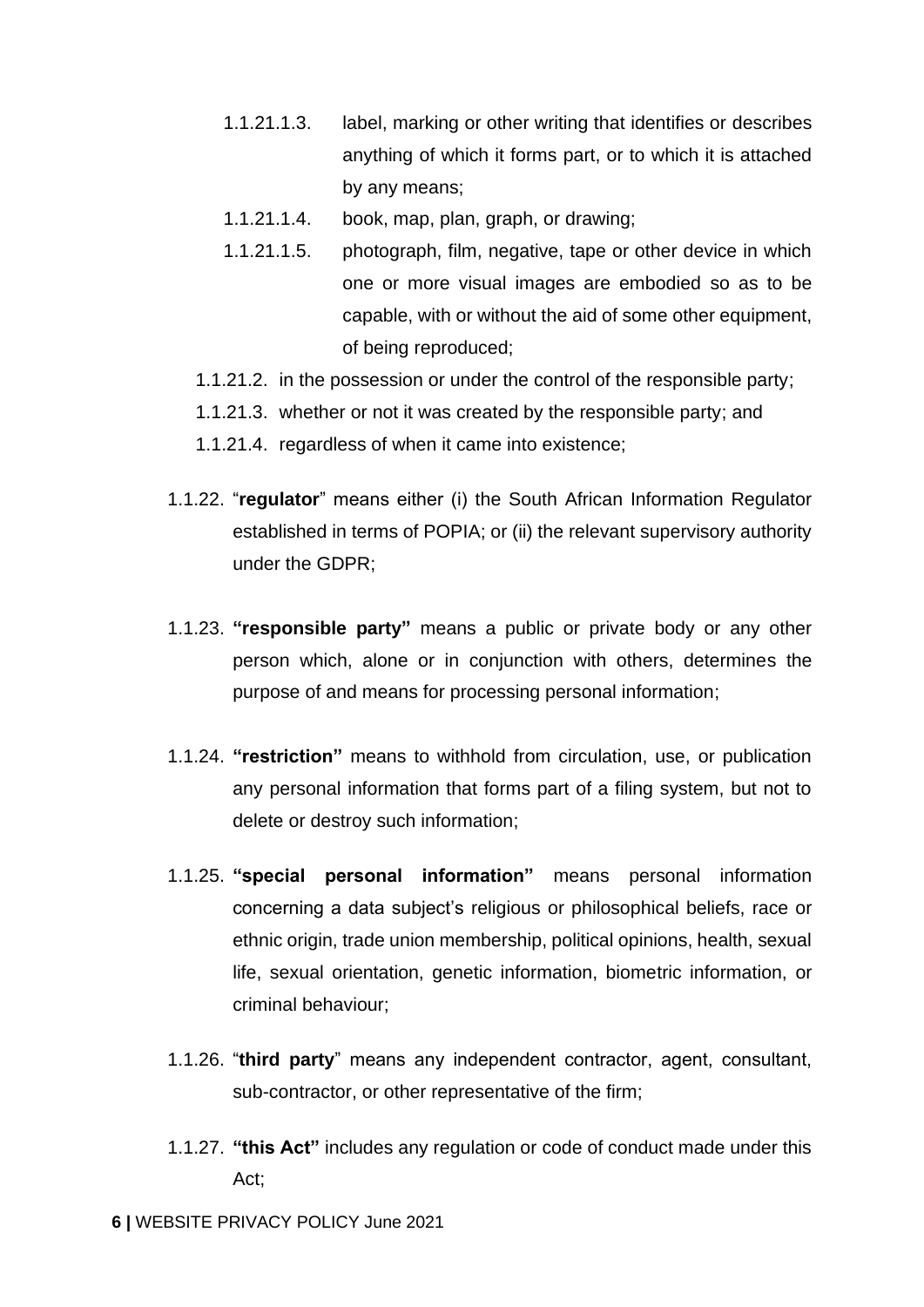- 1.1.28. **"unique identifier"** means any identifier that is assigned to a data subject and is used by a responsible party for the purposes of the operations of that responsible party and that uniquely identifies that data subject in relation to the responsible party; and
- 1.1.29. "**website**" means the firm's website currently located at www.**XXXX.**

# <span id="page-6-0"></span>**2. PURPOSE OF THIS POLICY**

The purpose of this policy is to inform data subjects about how we process their personal information.

# <span id="page-6-1"></span>**3. APPLICATION**

- 3.1. The firm, in its capacity as Responsible party and/or Operator, shall strive to observe, and comply with its obligations under POPI and, where relevant, the GDPR, as well as accepted information protection principles, practices and guidelines when it processes personal information from or in respect of a data subject.
- 3.2. This policy applies to personal information collected by us in connection with the services which we offer and provide. This includes information collected directly from you as a data subject, as well as information we collect indirectly through our direct marketing campaigns and online through our website, branded pages on third party platforms, and applications accessed or used through such websites or third party platforms which are operated by or on behalf of the firm.
- 3.3. This privacy policy does not apply to information practices of third party companies who we may engage with in relation to our business operations (including, without limitation, their websites, platforms and/or applications) which we do not own or control; or individuals that the firm does not manage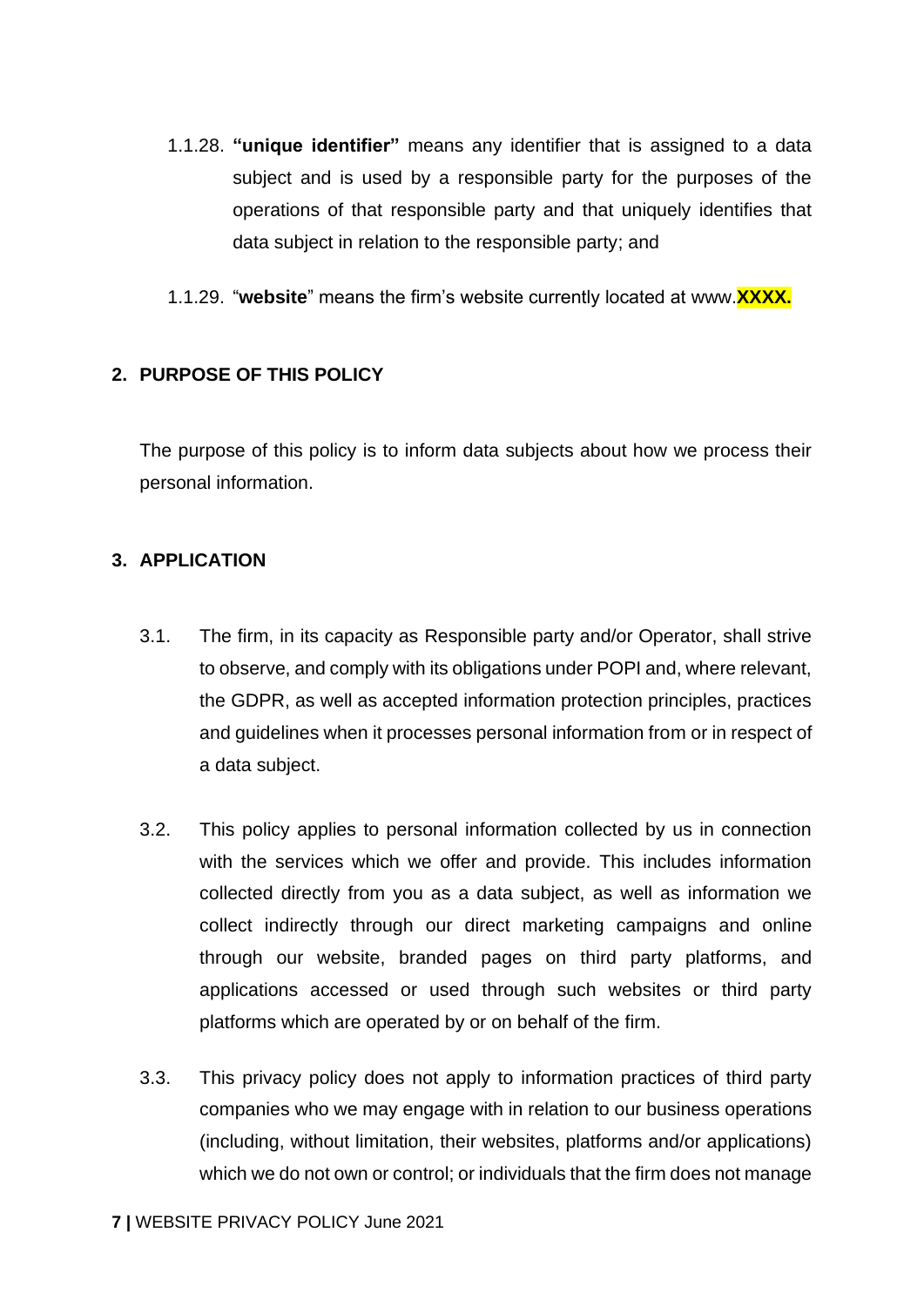or employ. These third party sites may have their own privacy policies and terms and conditions and we encourage you to read them before using them.

# <span id="page-7-0"></span>**4. GENERAL PROVISIONS**

- 4.1. This policy applies to all personal information processed by the responsible party.
- 4.2. The responsible party is responsible for its ongoing compliance with this policy.
- 4.3. This policy shall be reviewed at least annually.
- 4.4. We have registered with the Information Regulator as a responsible party that processes personal information.

# <span id="page-7-1"></span>**5. PROCESS OF COLLECTING PERSONAL INFORMATION**

- <span id="page-7-2"></span>5.1. We collect personal information directly from data subjects, unless an exception is applicable (such as, for example, where the data subject has made the personal information public, or the personal information is contained in or derived from a public record).
- 5.2. Where the data subject voluntarily provides us with their personal information, where possible, we will inform the data subject what information it is required to provide to us and what information is optional.
- 5.3. We often collect personal information directly from the data subject and/or in some cases from third parties.
- 5.4. Where we obtain personal information from third parties, we will ensure that it obtains the consent of the data subject to do so or will only process the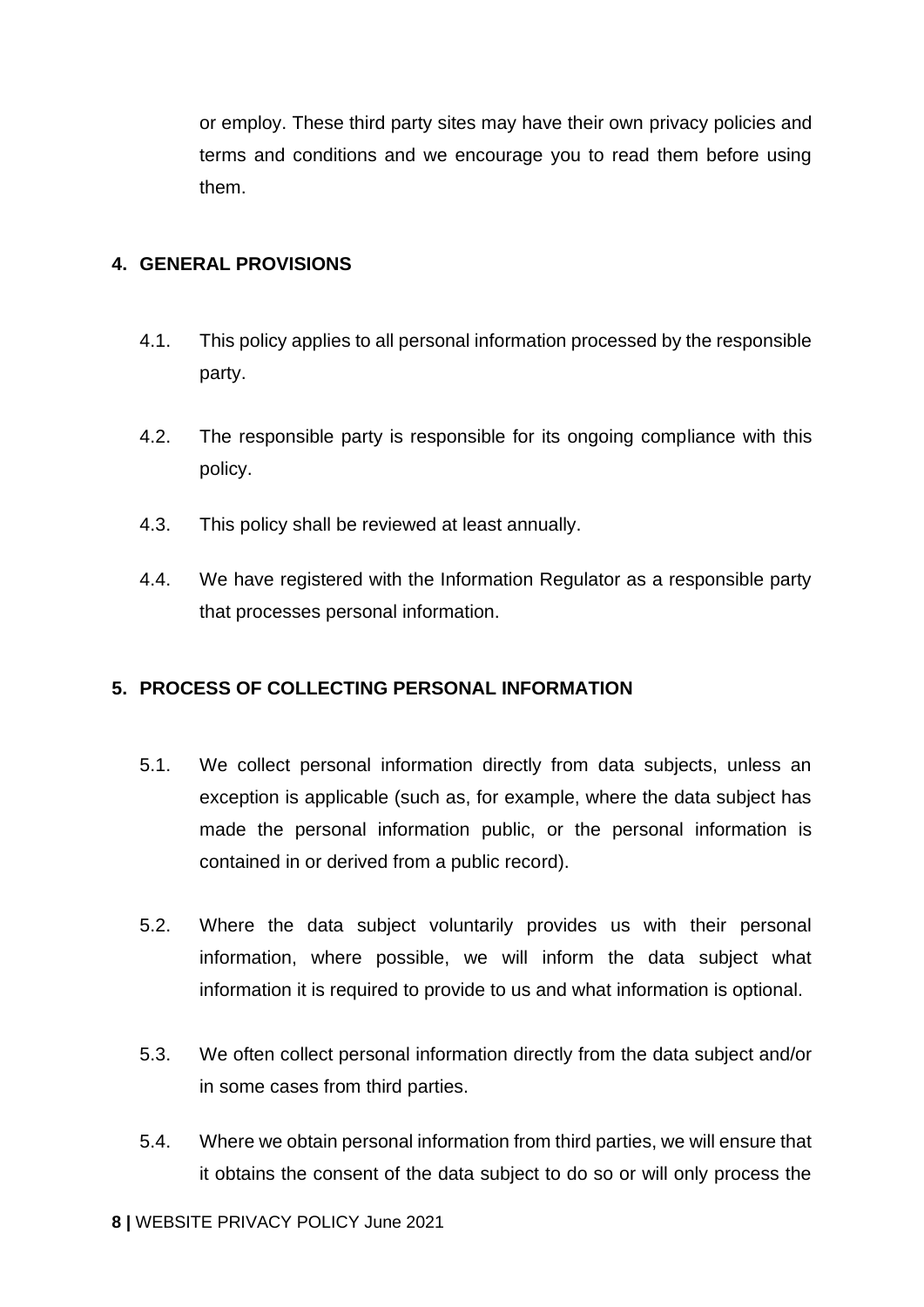personal information without the data subject's consent where we are permitted to do so in terms of clause [5.1](#page-7-2) above.

- 5.5. An example of such third parties include: (i) our clients when we handle personal information on their behalf; (ii) credit reference agencies; (iii) other companies providing services to the firm; (iv) where we make use of publicly available sources of information.
- 5.6. Data subjects have a right to access their personal information and any such requests shall be dealt with in a timely manner.
- 5.7. Personal information shall be:
	- 5.7.1. processed lawfully, fairly, reasonable, and in a transparent manner to ensure that it protects the data subject's privacy and will process the personal information in a manner that does not adversely affect the data subject in question;
	- 5.7.2. collected for a specified, explicit, and legitimate purpose and further not processed in a manner that is incompatible with those purposes;
	- 5.7.3. adequate and where necessary, kept up to date; every reasonable step will be taken to ensure that personal information that is inaccurate, having regard to the purposes for which they are processed, are erased, or rectified without delay;
	- 5.7.4. kept in a form which permits identification of data subjects for no longer than is necessary for the purposes for which the personal information is processed;
	- 5.7.5. processed in a manner that ensures appropriate security of the personal information including protection against unauthorised or unlawful processing and against accidental loss, destruction, or damage, using appropriate technical or organisational measures.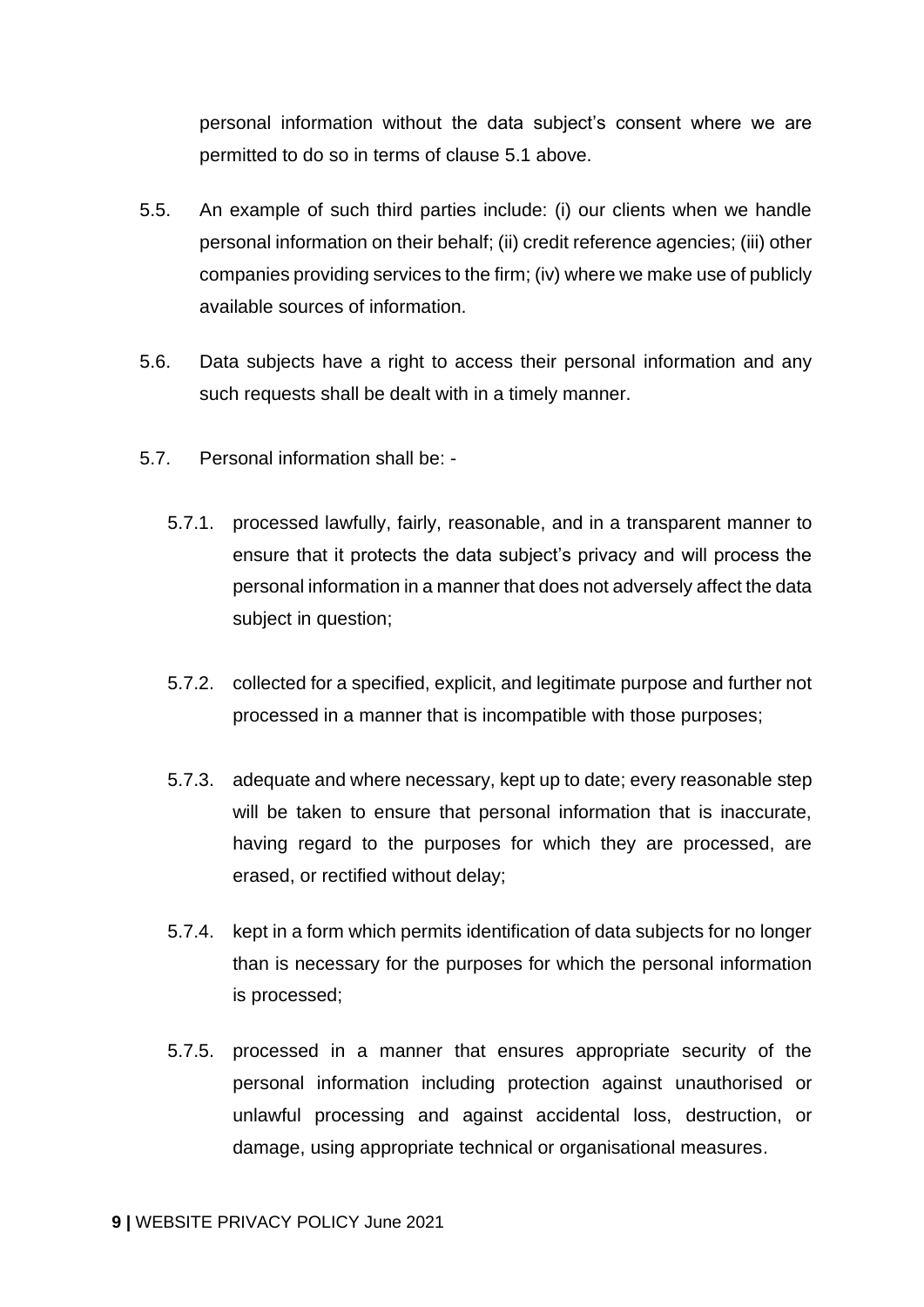- 5.8. The responsible party is committed to applying the principles of POPI to its day-to-day operations, including: -
	- 5.8.1. Give effect to the Constitutional right to privacy, by safeguarding personal information when processed, subject to justifiable limitations that are aimed at –
		- 5.8.1.1. Balancing the right to privacy against other rights, particularly the right of access to information; and
		- 5.8.1.2. Protecting important interests, including the free flow of information within the Republic and access international borders;
	- 5.8.2. Regulate the manner in which personal information may be processed, by establishing conditions, in harmony with international standards, that prescribe the minimum threshold requirements for the lawful processing of personal information;
	- 5.8.3. Provide persons with rights and remedies to protect their personal information from processing that is not in accordance with POPI.

# <span id="page-9-0"></span>**6. SPECIAL PERSONAL INFORMATION AND PERSONAL INFORMATION OF CHILDREN**

6.1. Special personal information is sensitive personal information of a data subject and the firm acknowledges that it will generally not process special personal information unless (i) processing is carried out in accordance with the data subject's explicit consent; or (ii) information has been deliberately made public by the data subject; or (iii) processing is necessary for the establishment, exercise, or defence of a right or legal claim or obligation in law); or (iv) processing is for historical, statistical or research purposes, subject to stipulated safeguards; or –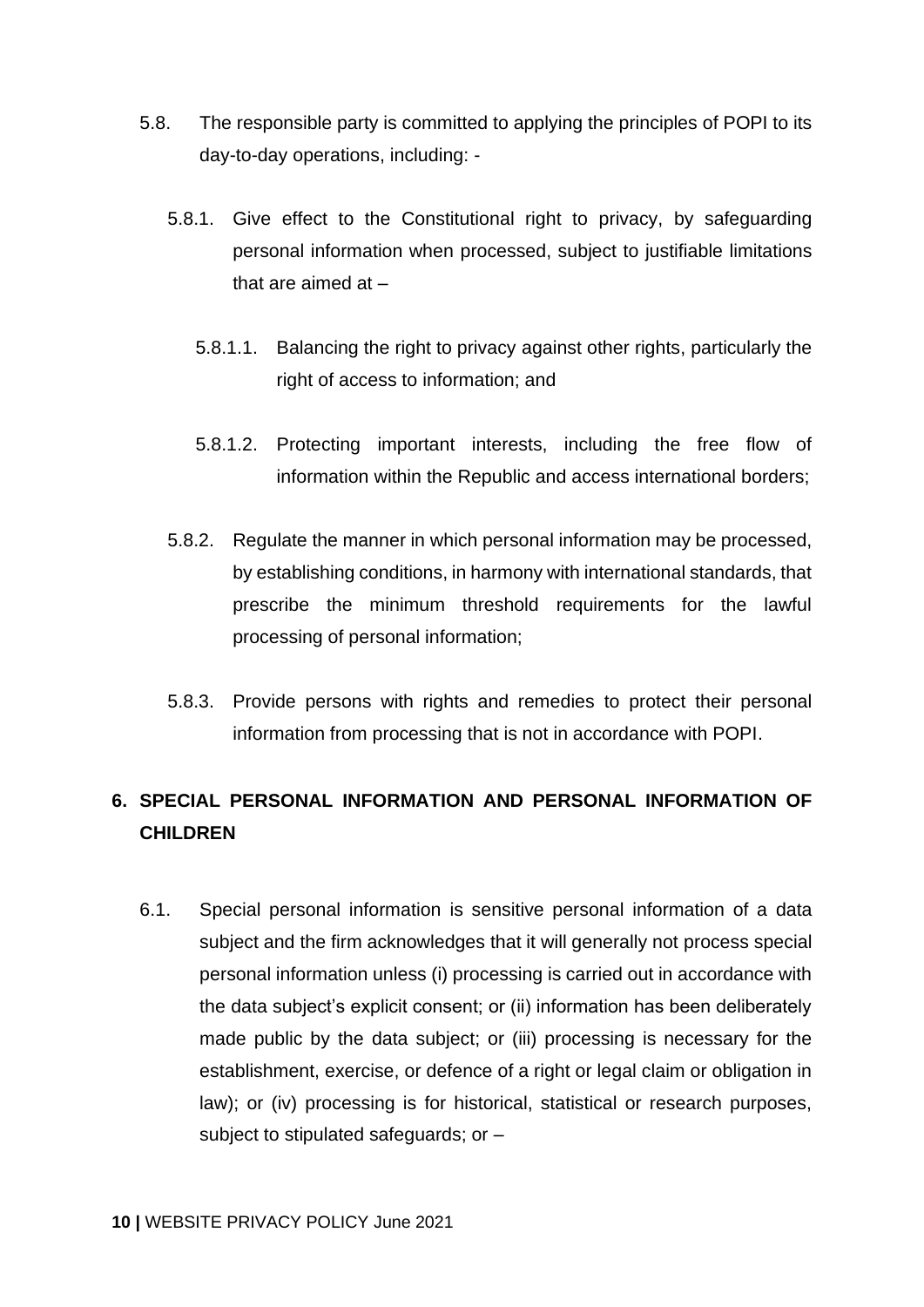for purposes of POPI –

6.1.1. specific authorisation has been obtained in terms of POPIA; and

for purposes of the GDPR –

- 6.1.2. processing is necessary for the purposes of carrying out the obligations and exercising specific rights of the firm or of the data subject in the field of employment and social security and social protection law;
- 6.1.3. Processing is necessary to protect the vital interests of the data subject or of another natural person where the data subject is physically or legally incapable of giving consent;
- 6.1.4. Processing is necessary for the establishment, exercise, or defence of legal claims or whenever courts are acting in their judicial capacity;
- 6.1.5. Processing is necessary for reasons of substantial public interest;
- 6.1.6. Processing is necessary for the purposes of preventative or occupational medicine; or
- 6.1.7. Processing is necessary for reasons of public interest in the area of public health.
- <span id="page-10-0"></span>6.2. The firm acknowledges that it may not process any personal information concerning a child and will only do so where it has obtained the consent of the parent or guardian of that child or where it is permitted to do so in accordance with applicable laws.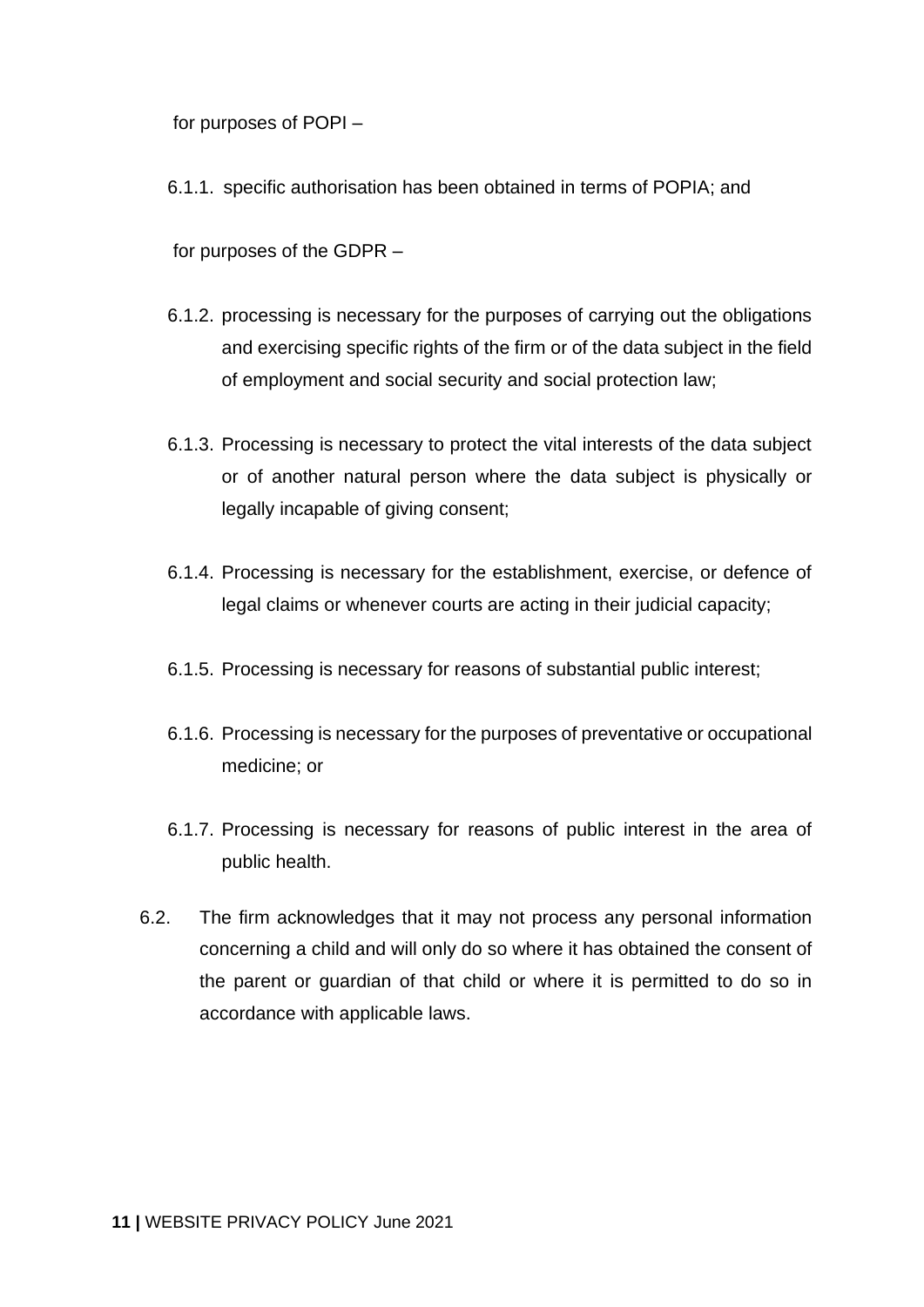# **7. LAWFUL PURPOSES**

- <span id="page-11-0"></span>7.1. Where the firm is the responsible party, we will only process a data subject's personal information (other than for special personal information) where –
	- 7.1.1. consent of the data subject (or competent person where the data subject is a child) is obtained;
	- 7.1.2. processing is necessary to carry out the actions for conclusion of a contract/mandate to which a data subject is party;
	- 7.1.3. processing complies with an obligation imposed by law on the firm;
	- 7.1.4. processing protects a legitimate interest of the data subject;
	- 7.1.5. processing is necessary for pursuing the legitimate interests of the firm or of a third party to whom the information is supplied; and/or
	- 7.1.6. processing is necessary for the performance of a task carried out in the public interest or in the exercise of official authority vested in the firm.
- 7.2. We will only process personal information where one of the legal bases referred to in paragraph [7.1](#page-11-0) above are present. Further, we will ensure that processing will relate only to the purpose for and of which the data subject has been made aware (and where relevant, consented to) and will not process any personal information for any other purpose(s).
- 7.3. The firm understands its obligation to make data subjects aware of the fact that it is processing their personal information and inform them of the purpose for which we process such personal information.
- 7.4. We will only process a data subject's personal information for a specific, lawful, and clear purpose (or for specific, lawful, and clear purposes) and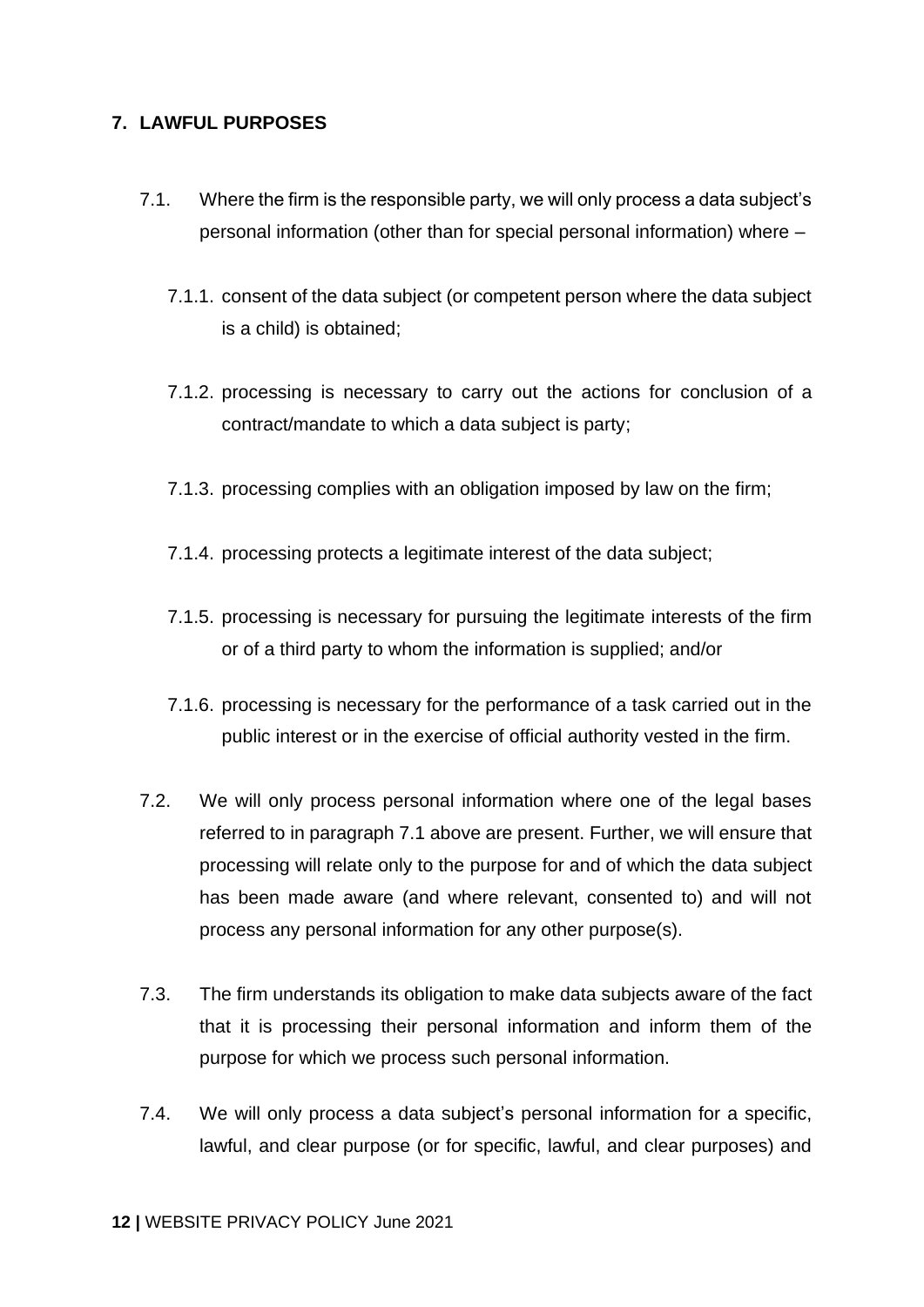will ensure that we make the data subject aware of such purpose(s) as far as possible.

- 7.5. We will generally use personal information for purposes required to operate and manage our normal business operations and these purposes include one or more of the following non-exhaustive purposes –
	- 7.5.1. For the purpose of providing services to the data subjects from time to time;
	- 7.5.2. Personal information is processed as part of the "Know Your Customer" process as per the requirements of the Financial Intelligence Centre Act 38 of 2001;
	- 7.5.3. Personal information is processed in order to conduct due diligence processes on our clients;
	- 7.5.4. Personal information is processed in order to conduct due diligence processes on our clients;
	- 7.5.5. Personal information is processed for the purposes of performing general information technology-related functions for all business functions within the firm;
	- 7.5.6. For purposes of interacting with you on our website and generally monitoring your use our website, including for purposes of improving same;
	- 7.5.7. Personal information is processed in connection with internal audit purposes (i.e., ensuring that the appropriate internal controls are in place in order to mitigate the relevant risks, as well as to carry out any investigations where this is required);
	- 7.5.8. Personal information is processed for employment-related purposes such as administering payroll, and assessing credit and criminal history;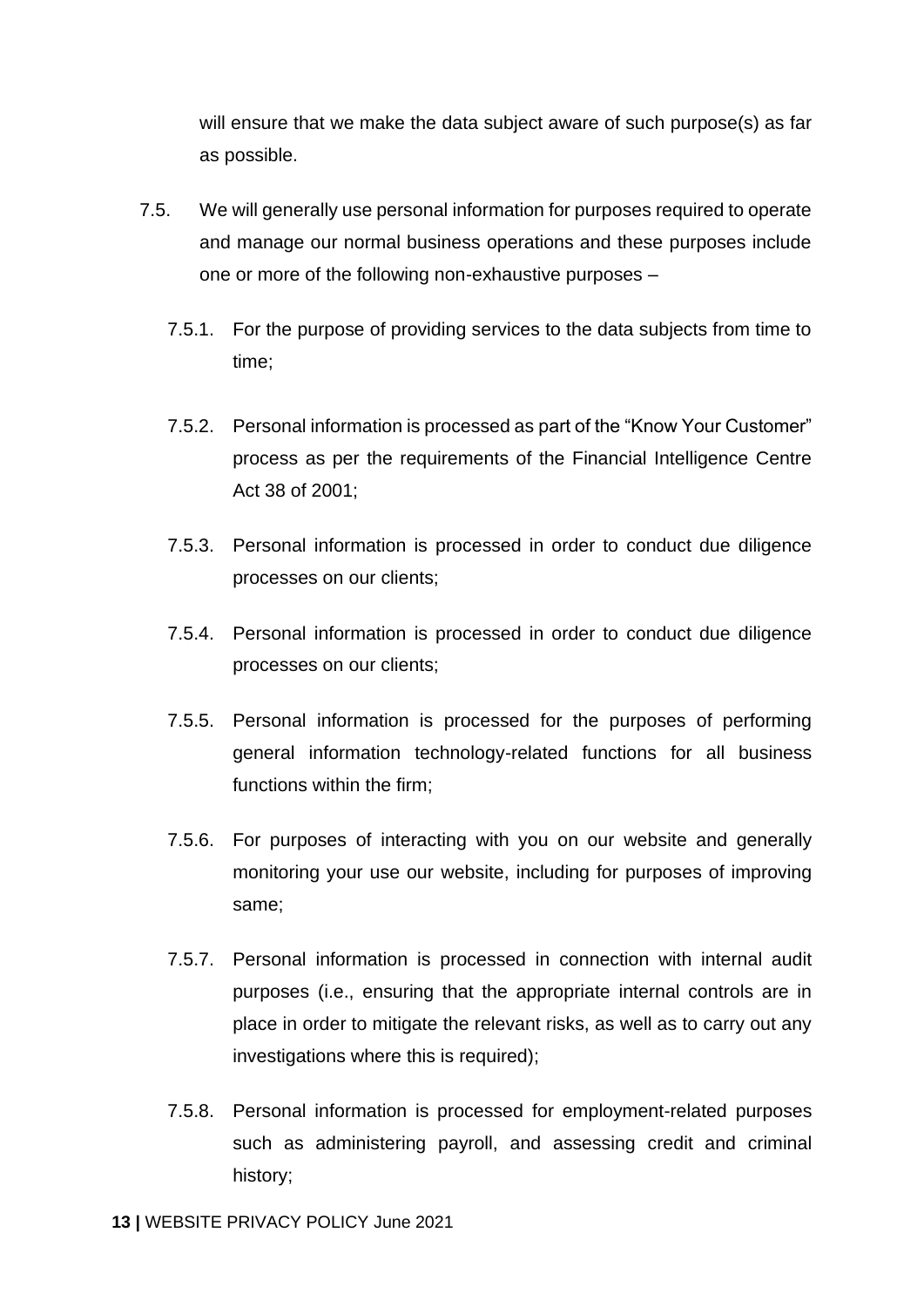- 7.5.9. To respond to any correspondence that the data subject may send to the firm, including via email, our website, or by telephone;
- 7.5.10. In connection with the execution of payment processing functions, including payment of our supplier invoices;
- 7.5.11. To contact the data subject for direct marketing purposes subject to the provisions of clause [10](#page-15-2) below;
- 7.5.12. For such other purposes to which the data subject may consent from time to time; and
- 7.5.13. For such other purposes as authorised in terms of applicable law.
- 7.6. Where we rely on a data subject's consent as the legal basis for processing personal information, the data subject may withdraw his/her/its consent or may object to the firm's processing of the personal information at any time. However, this will not affect the lawfulness of any processing carried out prior to the withdrawal of consent.
- 7.7. If the consent is withdrawn or if there is otherwise a justified objection against the use or the processing of such personal information, the firm will ensure that the personal information is no longer processed.

# <span id="page-13-0"></span>**8. STORAGE AND PROCESSING OF PERSONAL INFORMATION BY THE FIRM AND THIRD PARTY SERVICE PROVIDERS**

8.1. We may store your personal information in hardcopy format and/or in electronic format using our own secure on-site servers or other internally hosted technology. Your personal information may also be stored by third parties, via cloud services or other technology, with whom we have contracted with, to support our business operations.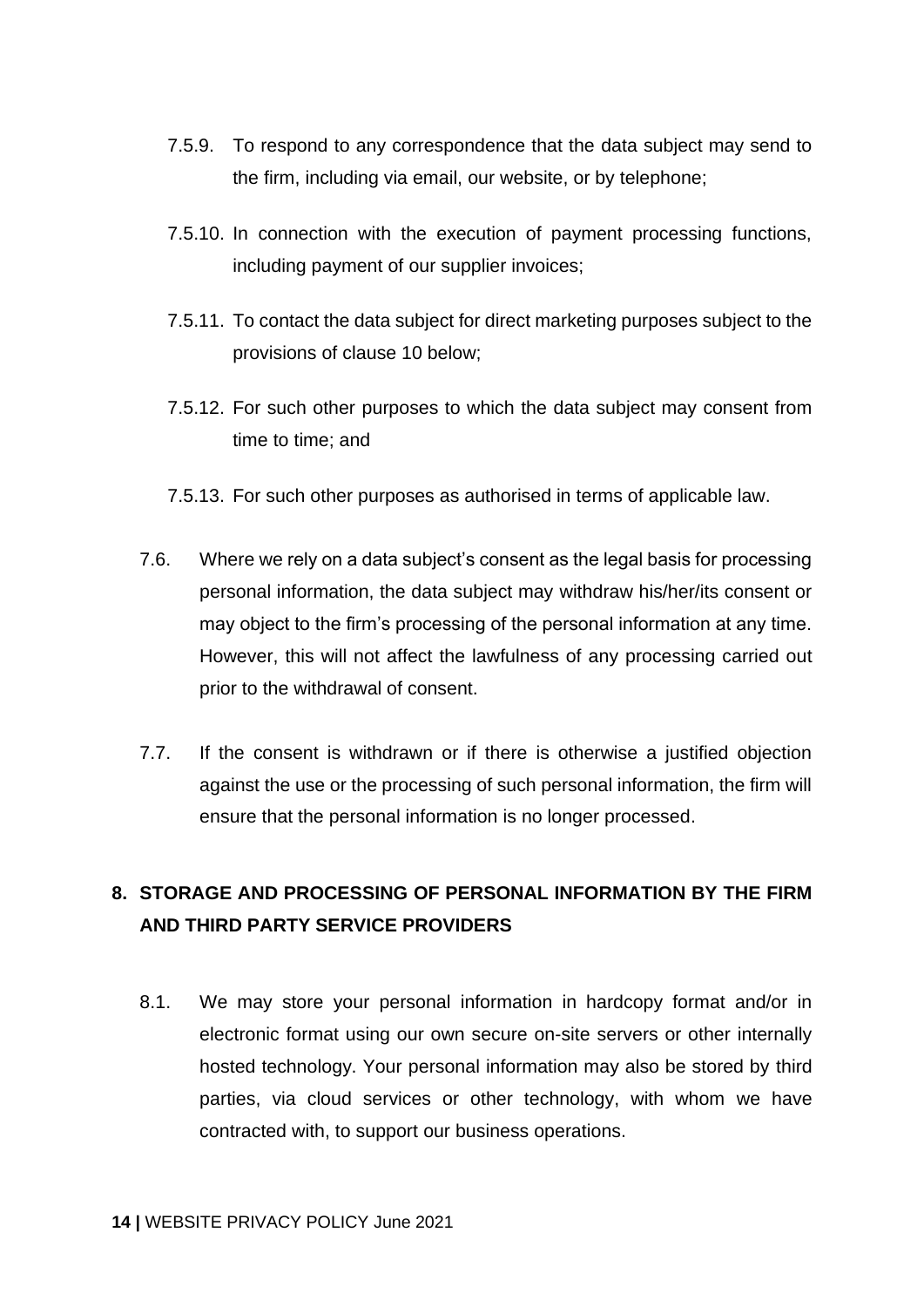- 8.2. Our third party service providers, including data storage and processing providers, may from time to time also have access to a data subject's personal information in connection with purposes for which the personal information was initially collected to be processed.
- 8.3. We may disclose personal information to third parties with whom we contract. When doing so we impose appropriate security, privacy, and confidentiality obligations on such third parties to ensure that the personal information, that we remain responsible for, is kept secure.
- 8.4. We may also disclose personal information, where we:
	- 8.4.1. have a duty or a right to disclose in terms of law or industry codes;
	- 8.4.2. believe it is necessary to protect our rights.
- 8.5. We will ensure that anyone to whom we pass personal information agrees to treat the personal information in accordance with the provisions of this policy, all other relevant internal policies, and procedures, POPI and, where relevant, the GDPR.
- 8.6. These third party do not use or have access to your personal information other than for purposes specified by us, and we require such parties to employ at least the same level of security that we use to protect your personal data.
- <span id="page-14-0"></span>8.7. Your personal information may be Processed in South Africa or another country where our firm, its affiliates, and their Third Party service providers maintain servers and facilities and standards of protection required under applicable law.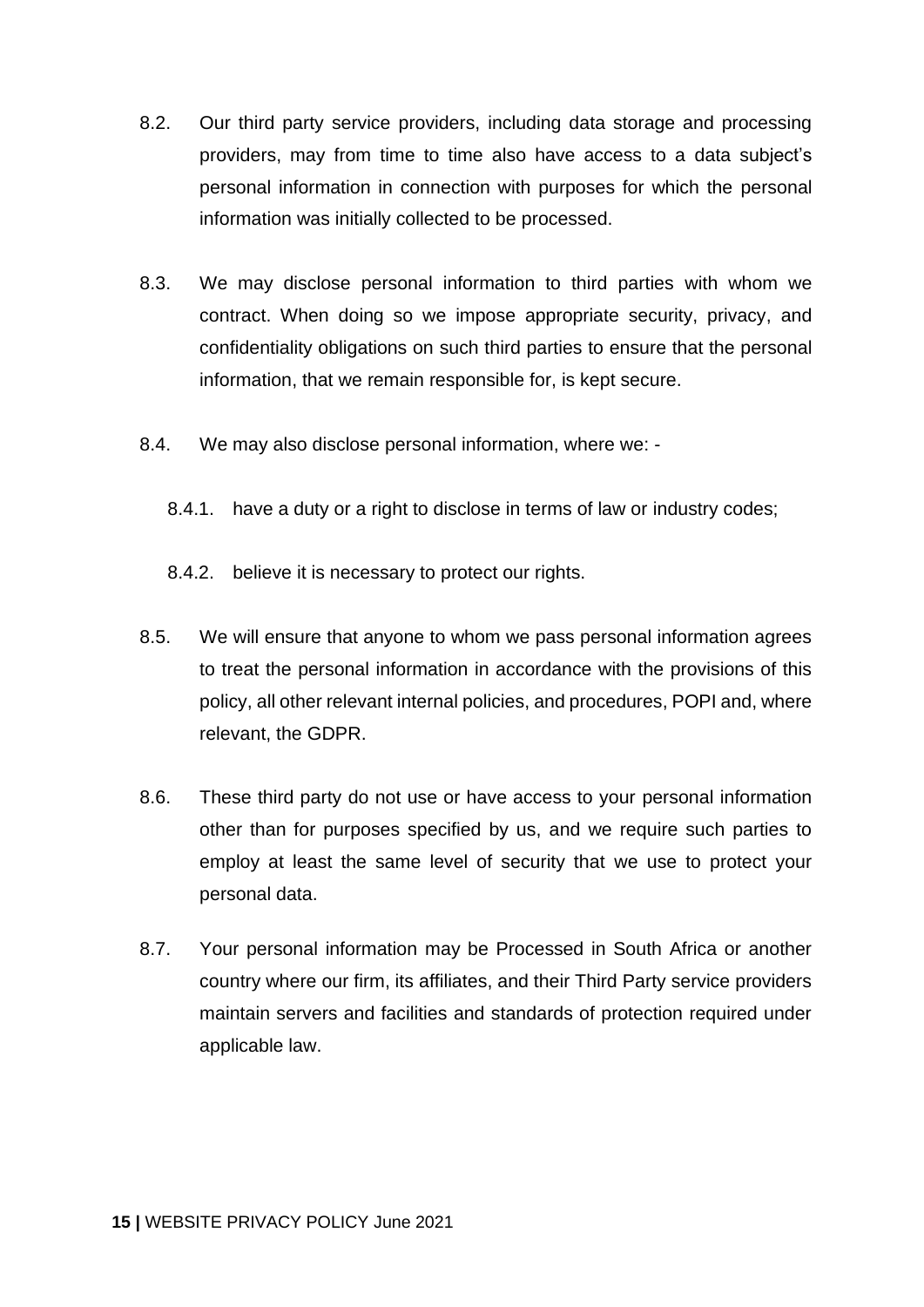# **9. DATA SUBJECT RIGHTS**

#### <span id="page-15-0"></span>9.1. ACCESS TO INFORMATION

- 9.1.1. The data subject has the right to request a copy of the personal information we hold about them.
- 9.1.2. To do this, the data subject may contact us at the numbers/addresses as provided on our website and specify what information the data subject requires.
- 9.1.3. We will need a copy of the data subject's identity document to confirm their identity before providing details of personal information.

#### <span id="page-15-1"></span>9.2. CORRECTION OF PERSONAL INFORMATION

- 9.2.1. The data subject has the right to ask us to update, correct or delete its personal information.
- 9.2.2. We will require a copy of the data subject's identity document to confirm its identity before making changes to personal information we may hold about it.
- 9.2.3. We require our customers and employees to keep their personal information accurate and up to date.

#### <span id="page-15-2"></span>**10.PERSONAL INFORMATION FOR DIRECT MARKETING PURPOSES**

10.1. To the extent that we act in our capacity as a direct marketer, we shall strive to observe, and comply with our obligations under POPI and, where relevant, the GDPR when implementing principles and practices in relation to direct marketing.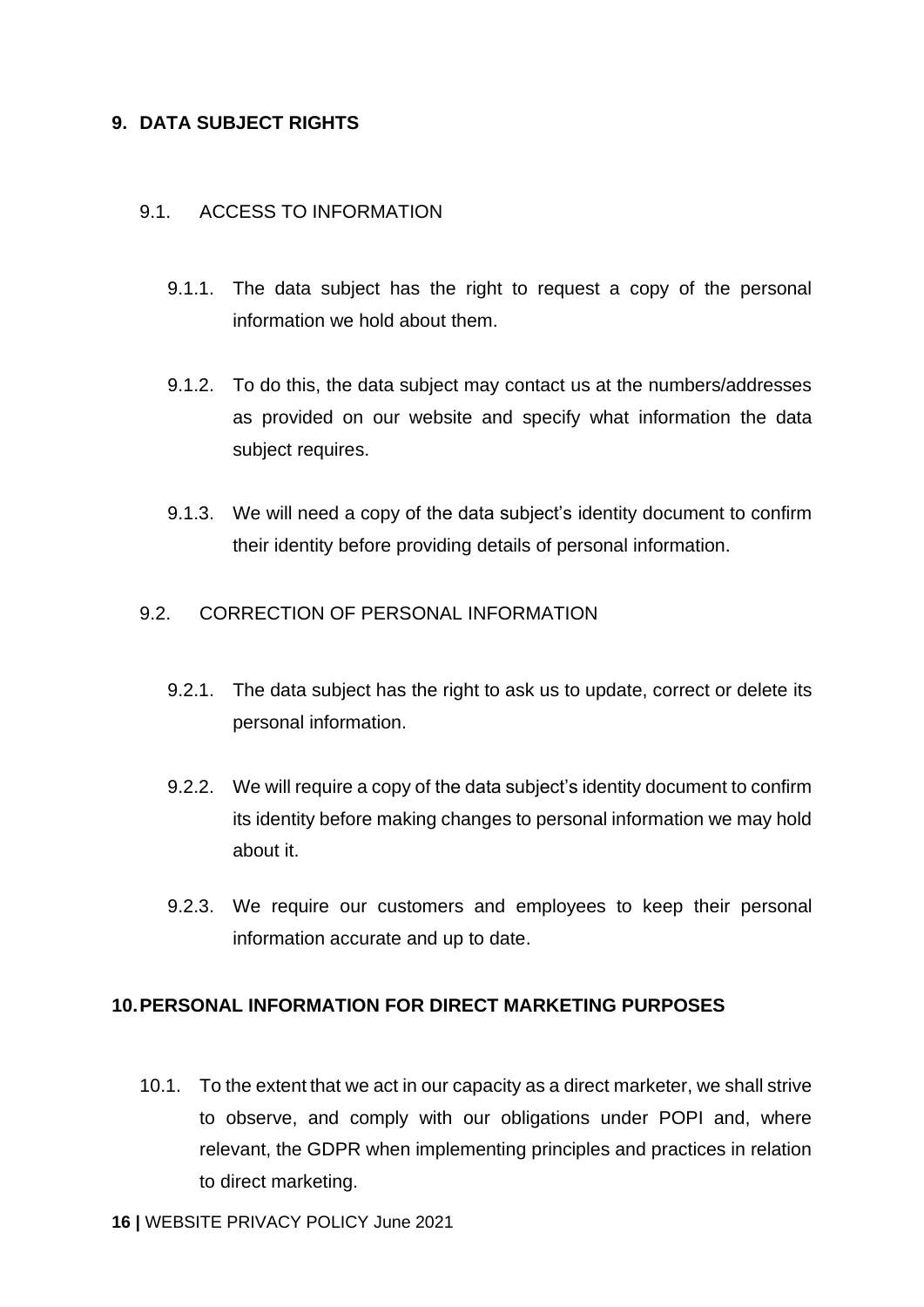- 10.2. We acknowledge that we may only use personal information to contact the data subject for purposes of direct marketing from time to time where it is permissible to do so.
- 10.3. We may use personal Information to contact any data subject and/or market our services directly to the data subject(s) if the data subject is one of our existing clients, the data subject has requested to receive marketing material from us, or we have the data subject's consent to market our services directly to the data subject.
- 10.4. If the data subject is an existing client, we will only use his/her/its personal information if we have obtained the personal information through the provision of a service to the data subject and only in relation to similar services to the ones we previously provided to the data subject.
- 10.5. We will ensure that a reasonable opportunity is given to the data subject to object to the use of their personal information for our marketing purposes when collecting the personal information and on the occasion of each communication to the data subject for purposes of direct marketing.
- 10.6. We will not use your personal information to send you marketing materials if you have requested not to receive them. If you request that we stop processing your personal information for marketing purposes, we shall do so. We encourage that such requests to opt-out of marketing be made via forms and links provided for that purpose in the marketing materials sent to you.

# <span id="page-16-0"></span>**11.ACCURACY**

11.1. We shall take reasonable steps to ensure that all personal information is kept as accurate, complete, and up to date as reasonably possible depending on the purpose for which personal information is collected or further processed.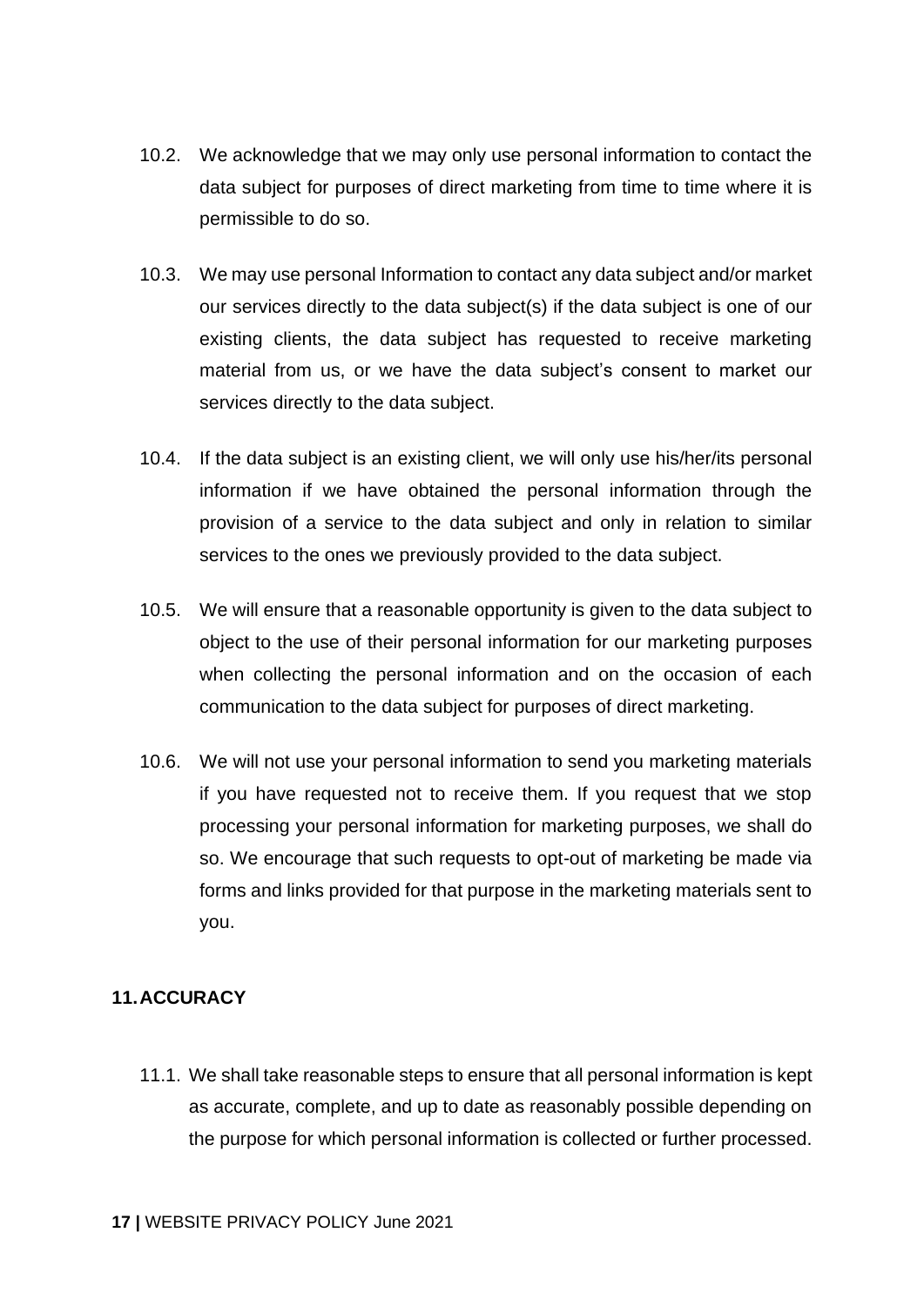- 11.2. We may not always expressly request the data subject to verify and update his/her/its personal information unless this process is specifically necessary.
- 11.3. We, however, expect that the data subject will notify us from time to time in writing of any updates required in respect of his/her/its personal information.
- 11.4. Where necessary for the lawful basis on which personal information is processed, steps are in place to ensure that personal information is kept up to date.

#### <span id="page-17-0"></span>**12.RETENTION, ARCHIVING AND REMOVAL**

- 12.1. We may keep records of the personal information we have collected, correspondence, or comments in an electronic or hardcopy file format.
- 12.2. We will not retain personal information for a period longer than is necessary to achieve the purpose for which it was collected or processed, and we are required to delete, destroy (in such a way that it cannot be reconstructed) or de-identify the information as soon as is reasonably practicable once the purpose has been achieved. This prohibition will not apply in the following circumstances –
	- 12.2.1. where the retention of the record is required or authorised by law;
	- 12.2.2. we require the record to fulfil its lawful functions or activities;
	- 12.2.3. retention of the record is required by a contract between the parties thereto;
	- 12.2.4. the data subject (or competent person, where the data subject is a child) has consented to such longer retention; or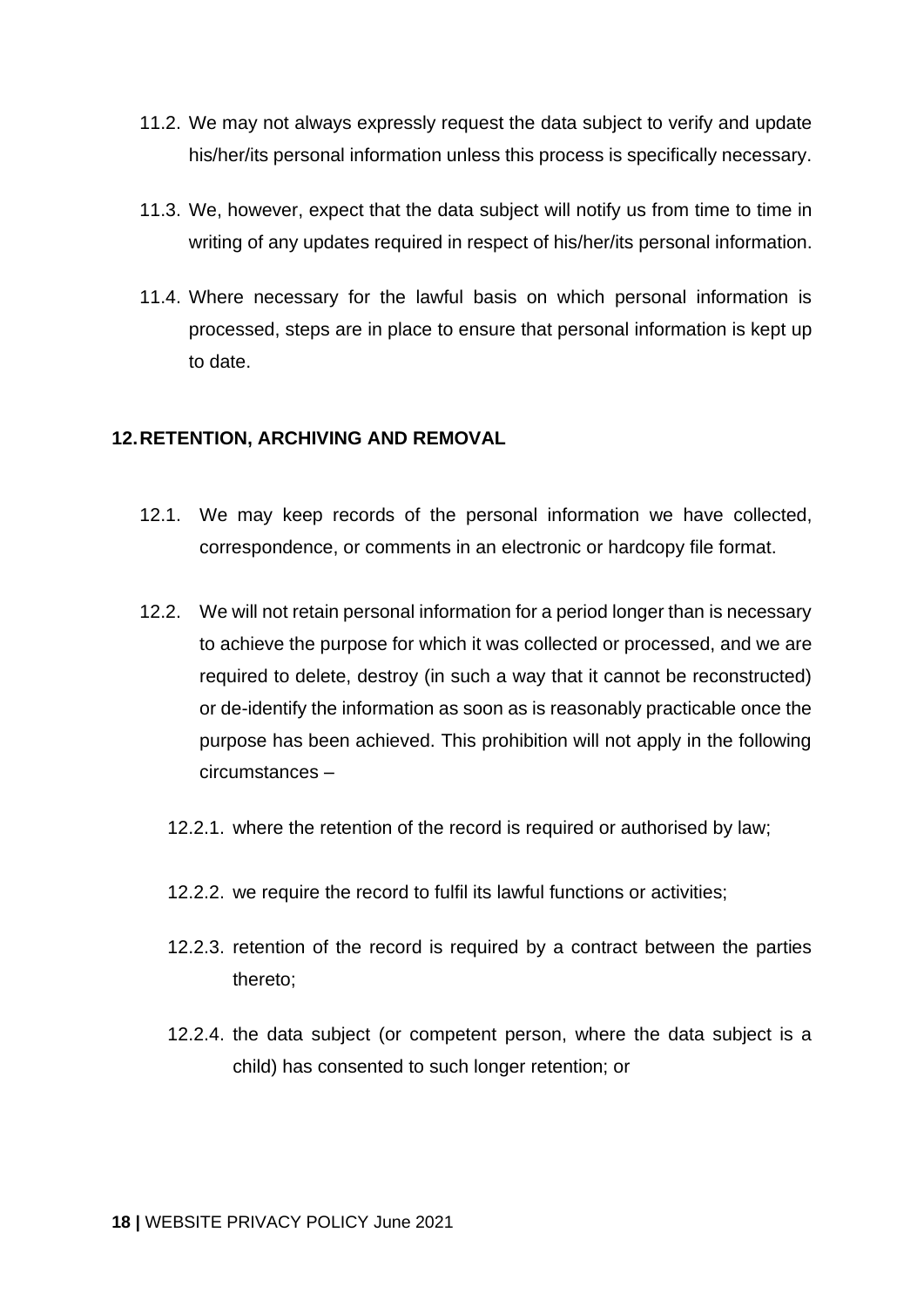- 12.2.5. the record is retained for historical, research or statistical purposes provided safeguards are put in place to prevent use for any other purpose.
- 12.3. Accordingly, we will, subject to the exceptions noted herein, retain personal information for as long as necessary to fulfil the purposes for which that personal information was collected and/or as permitted or required by applicable law.
- 12.4. Where we retain personal information for longer periods for statistical, historical or research purposes, we will ensure that appropriate safeguards have been put in place to ensure that all recorded personal information will continue to be processed in accordance with this policy and the applicable laws.
- 12.5. Once the purpose for which the personal information was initially collected and processed no longer applies or becomes obsolete, we will ensure that the personal information is deleted, destroyed or de-identified sufficiently so that a person cannot re-identify such personal information.
- 12.6. In instances where we de-identify your personal information, we may use such de-identified information indefinitely.

# <span id="page-18-0"></span>**13.FAILURE TO PROVIDE PERSONAL INFORMATION**

- 13.1. Should we need to collect personal information by law or under the terms of a contract that we may have with you, and you fail to provide the personal information when requested, we may be unable to perform the contract we have or are attempting to enter into with you.
- 13.2. In such a case, we may have to decline to provide or receive the relevant services, and you will be notified where this is the case.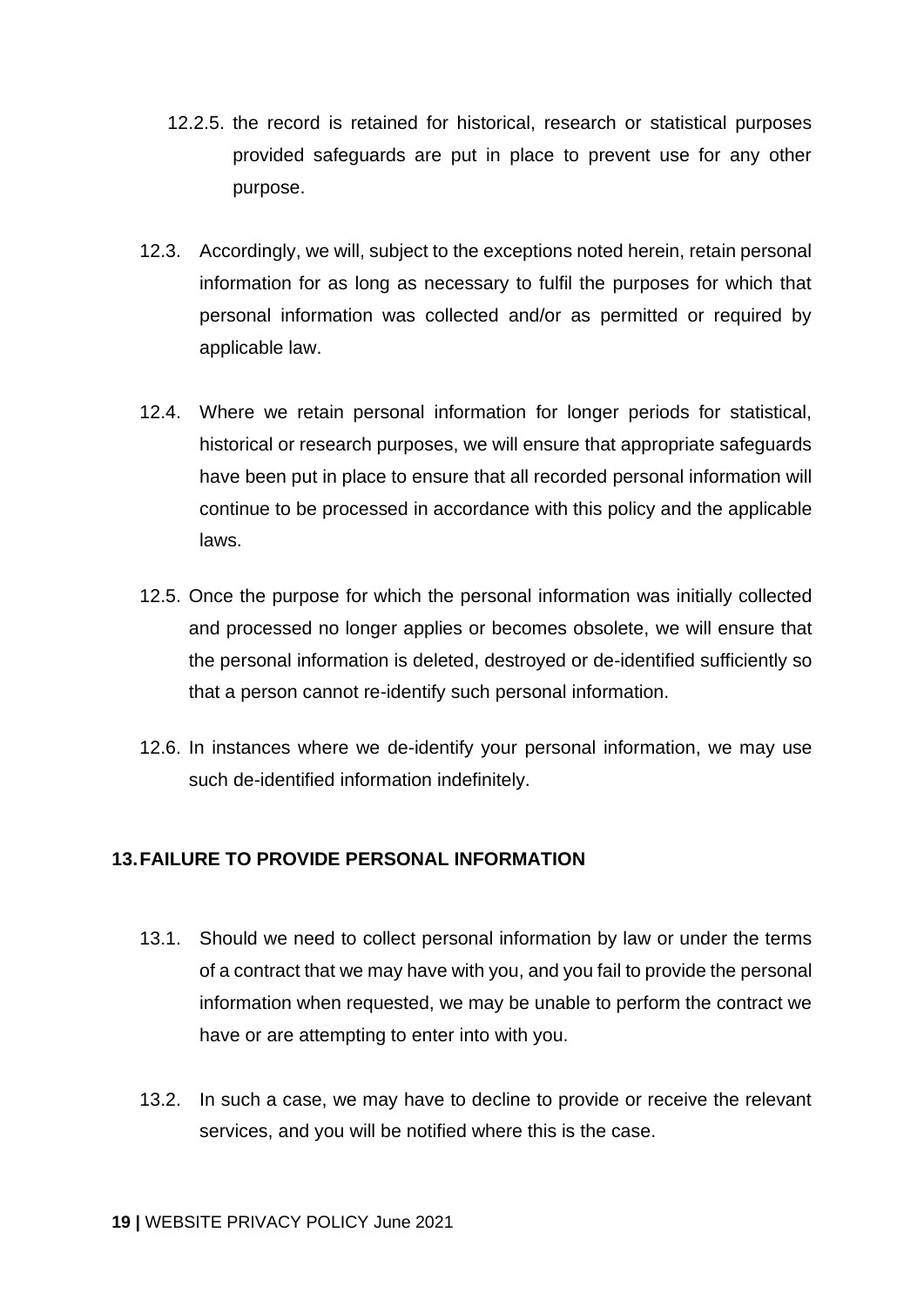#### <span id="page-19-0"></span>**14.INFORMATION SECURITY**

- 14.1. We are legally obliged to provide adequate protection for the personal information we hold and to its alteration, loss and damage, or access by nonauthorised third parties. We will, on an on-going basis, continue to review our security controls and related processes to ensure that personal information remains secure.
- 14.2. We will ensure the security and integrity of personal information in its possession or under its control with appropriate, reasonable technical and organisational measures to prevent loss, unlawful access, and unauthorised destruction of personal information.
- 14.3. Taking into account the state of the art, the costs of implementation and the nature, scope, context, and purposes of processing as well as the risk of varying likelihood and severity for the rights and freedoms of data subjects, we implement appropriate technical and organisational measures to ensure a level of security appropriate to the risk of processing, including measures protecting any personal information from loss or theft, and unauthorised access, disclosure, copying, use or modification, including –
	- 14.3.1. the pseudonymization and encryption of personal information;
	- 14.3.2. the ability to ensure the ongoing confidentiality, integrity, availability and resilience of processing systems and services;
	- 14.3.3. the ability to restore the availability and access to personal information in a timely manner in the event of a physical or technical incident; and
	- 14.3.4. a process for regularly testing, assessing and evaluation of the effectiveness of technical and organisational measures for ensuring the security of processing.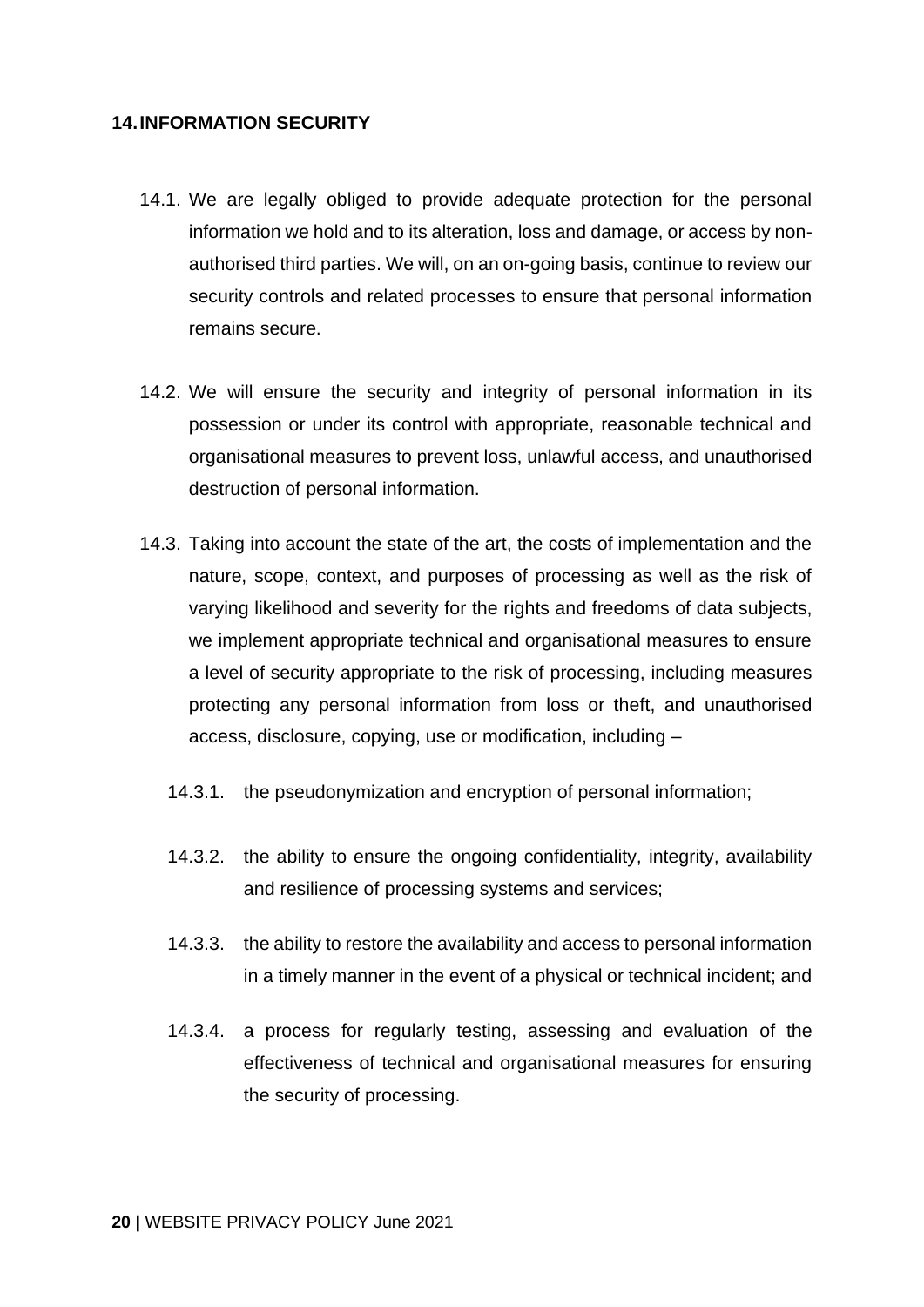- 14.4. Further, the firm maintains regularly verifies that the security measures are effective and regularly updates same in response to new risks.
- 14.5. Our security policies and procedures cover:
	- 14.5.1. Physical security;
	- 14.5.2. Computer and network security;
	- 14.5.3. Access to personal information;
	- 14.5.4. Secure communications;
	- 14.5.5. Security in contracting out activities or functions;
	- 14.5.6. Retention and disposal of information;
	- 14.5.7. Acceptable usage of personal information;
	- 14.5.8. Governance and regulatory issues;
	- 14.5.9. Monitoring access and usage of private information;
	- 14.5.10. Investigating and reacting to security incidents.
- 14.6. We ensure that personal information is stored using modern software that is kept up to date.
- 14.7. Access to personal information is limited to personnel who need access and appropriate security is in place to avoid unauthorised sharing of personal information.
- 14.8. When personal information is deleted, it is done safely and in a manner that the data is irrecoverable.
- 14.9. Appropriate back-up and disaster recovery solutions are in place.

#### <span id="page-20-0"></span>**15.BREACH**

15.1. A data breach refers to any incident in terms of which reasonable grounds exist to believe that the personal information of a data subject has been accessed or acquired by any unauthorised person.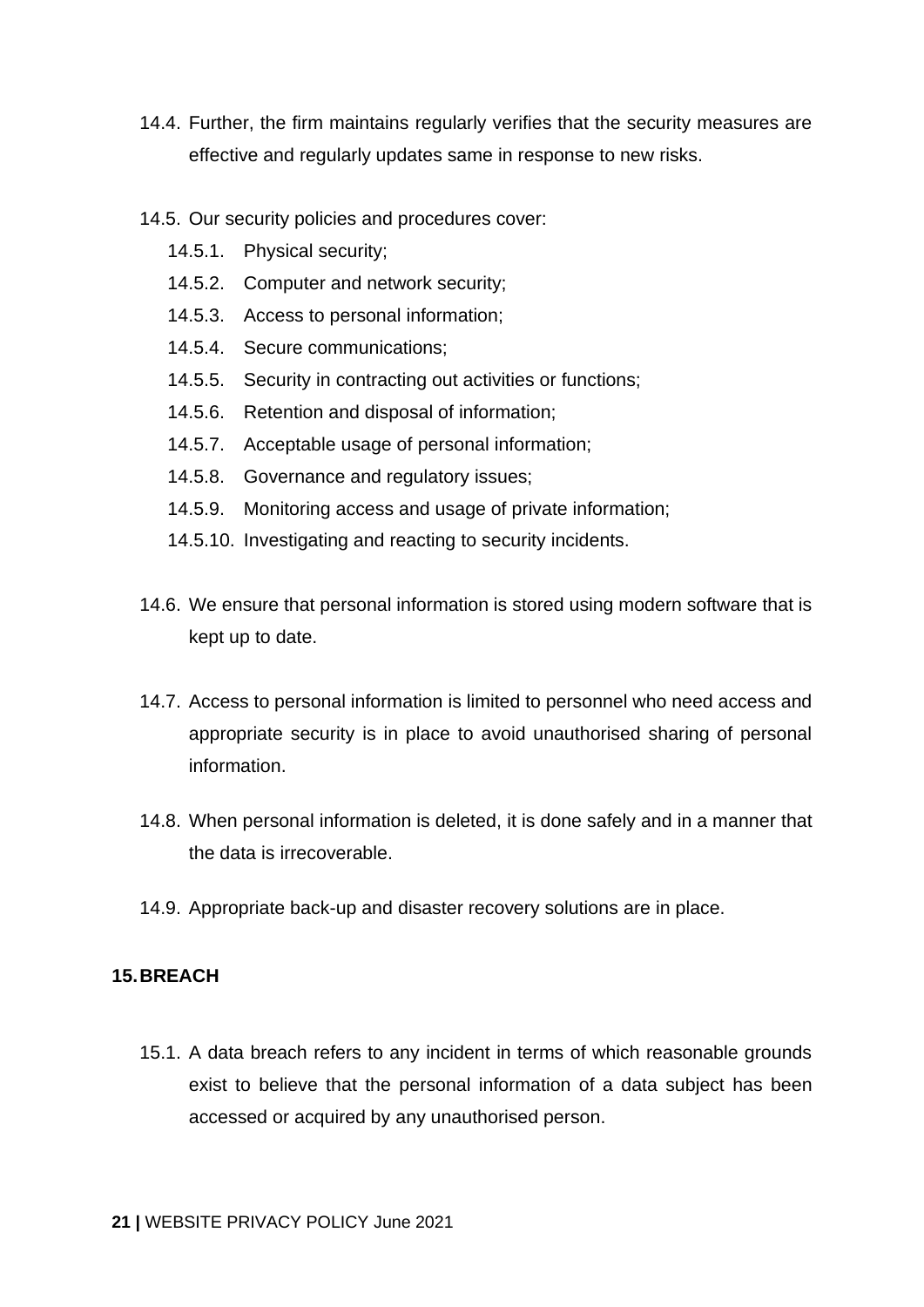- 15.2. A data breach can happen for many reasons, which include: (a) loss or theft of data or equipment on which personal information is stored; (b) inappropriate access controls allowing unauthorised use; (c) equipment failure; (d) human error; (e) unforeseen circumstances, such as a fire or flood; (f) deliberate attacks on systems, such as hacking, viruses or phishing scams; and/or (g) alteration of personal information without permission and loss of availability of personal information.
- 15.3. In the event of a breach of security leading to the accidental or unlawful destruction, loss, alteration, unauthorised disclose of, or access to, personal information we shall promptly access the risk of the data subjects' rights and freedoms and if appropriate report the breach to the Information Regulator as soon as possible.
- 15.4. The firm will address any data breach in accordance with the terms of POPI and, where relevant, the GDPR.
- 15.5. The firm will notify the affected data subject (unless the applicable law requires that we delay notification to the data subject) in writing in the event of a data breach (or a reasonable belief of a data breach) in respect of that data subject's personal information.
- 15.6. The firm will provide such notification as soon as reasonably possible and, where feasible, not later than 72 (seventy-two) hours after having become aware of any data breach in respect of such data subject's personal information.
- <span id="page-21-0"></span>15.7. Where the firm acts as an 'operator' and should any data breach affect the data of data subjects whose information the firm processes as an operator, the firm shall (in terms of POPI and, where applicable, the GDPR) notify the relevant responsible party immediately where there are reasonable grounds to believe that the personal information of relevant data subjects has been accessed or acquired by any unauthorised person.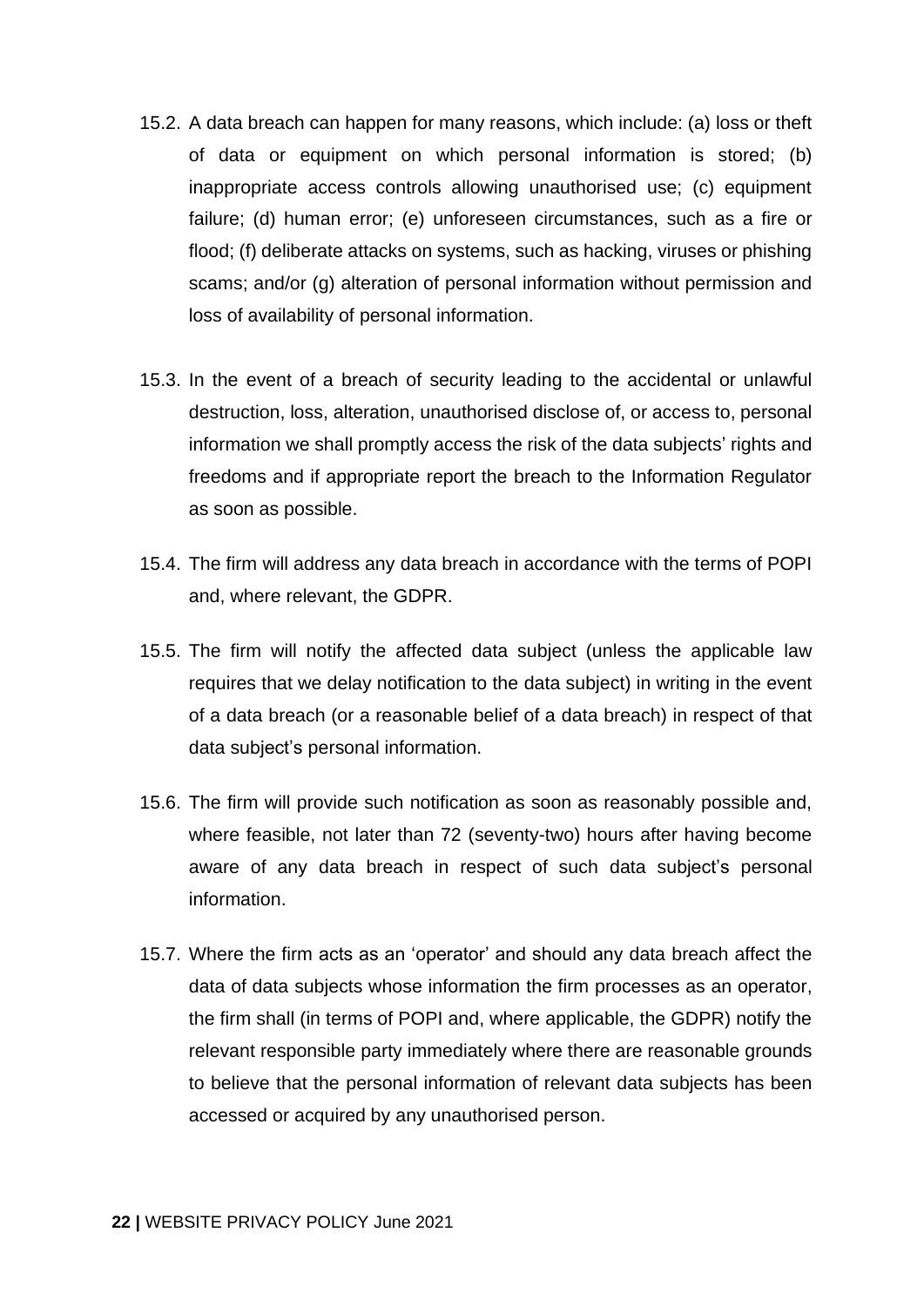#### **16.TIME PERIODS**

- 16.1. The firm will respond to each written request of a data subject not later than 30 (thirty) days after receipt of such requests. Under certain circumstances, the firm may, however, extend the original period of 30 (thirty) days once for a further period of not more than 30 (thirty) days.
- 16.2. A data subject has the right to make a complaint to the firm in respect of this time limit by contacting the firm using the contact details provided in below.

# <span id="page-22-0"></span>**17.COSTS TO ACCESS TO PERSONAL INFORMATION**

17.1. The prescribed fees to be paid for copies of the data subject's personal information are listed in the PAIA manual.

# <span id="page-22-1"></span>**18.USE OF WEBSITE COOKIES**

- 18.1. Our website uses cookies, which are small text files sent by a web server to store on a web browser. They are used to ensure websites function properly, store user preferences when needed and collect anonymous statistics on website usage.
- 18.2. You may refuse to accept cookies by activating the setting on your browser which allows you to refuse the setting of cookies. However, if you select this setting, you may be unable to access certain parts of our website. Unless you have adjusted your browser setting so that it will refuse cookies, our system will issue cookies when you log on to the website. If you accept a "cookie" or fail to deny the use of "cookies", you agree that we may use your personal information collected using "cookies" (subject to the provisions of this Policy). Where you either reject or decline cookies, you are informed that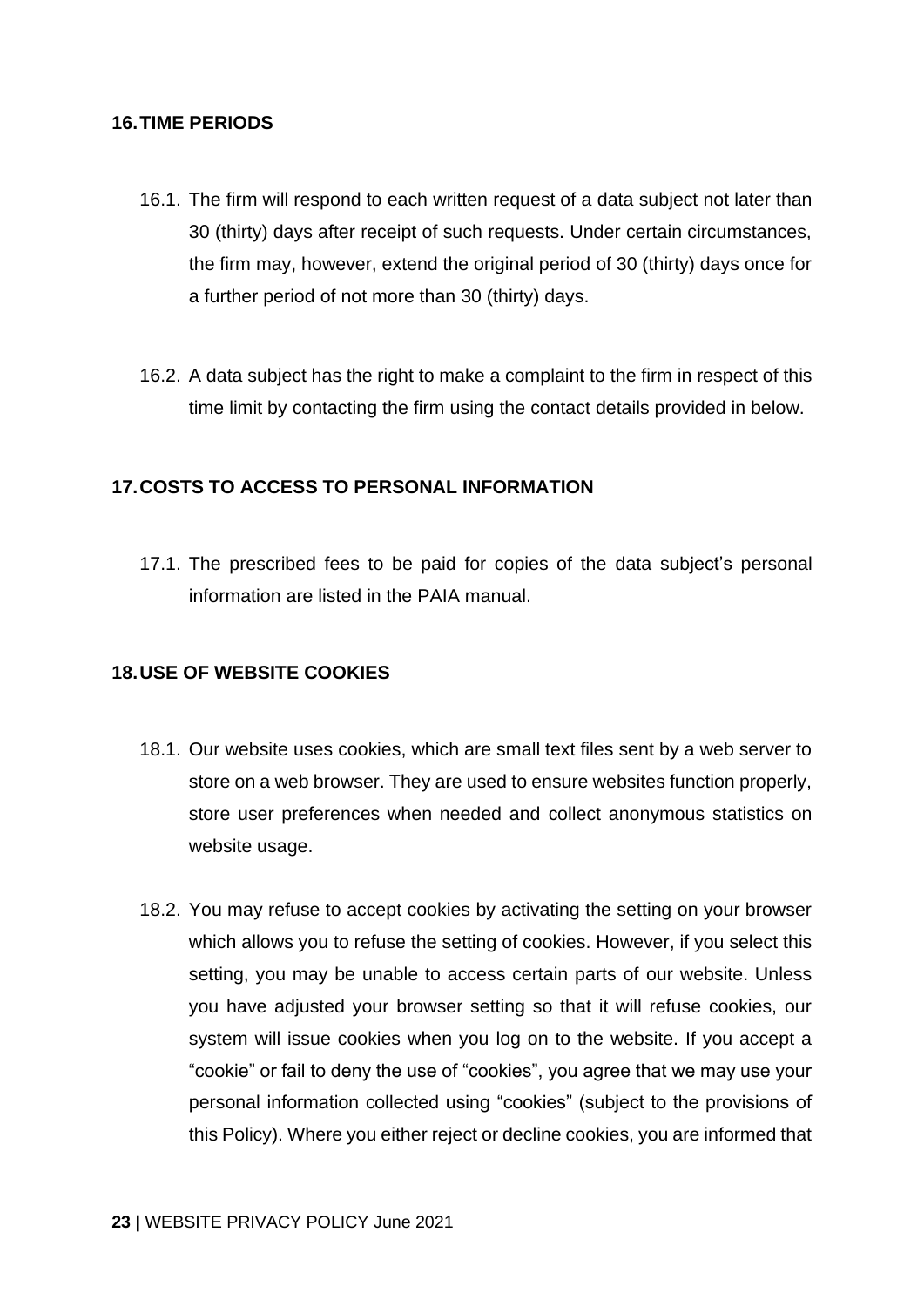you may not be able to fully experience the interactive features of our website.

### <span id="page-23-0"></span>**19.CHANGES TO THIS POLICY**

- 19.1. The firm reserves the right to make amendments to this policy from time to time and will use reasonable efforts to notify data subjects of such amendments.
- 19.2. The current version of this policy will govern the respective rights and obligations between you and the firm each time that you access and use our website.

#### <span id="page-23-1"></span>**20.CONTACT DETAILS**

NAME OF BODY: Matthews Enslin Incorporated

PHYSICAL AND POSTAL ADDRESSES Suite D1 Westlake Square 1 Westlake Drive Tokai 7945

Postnet Suite #65 Private Bag X12 Tokai 7966

# INFORMATION OFFICER:

Name: Damian Winston Enslin

**24 |** WEBSITE PRIVACY POLICY June 2021